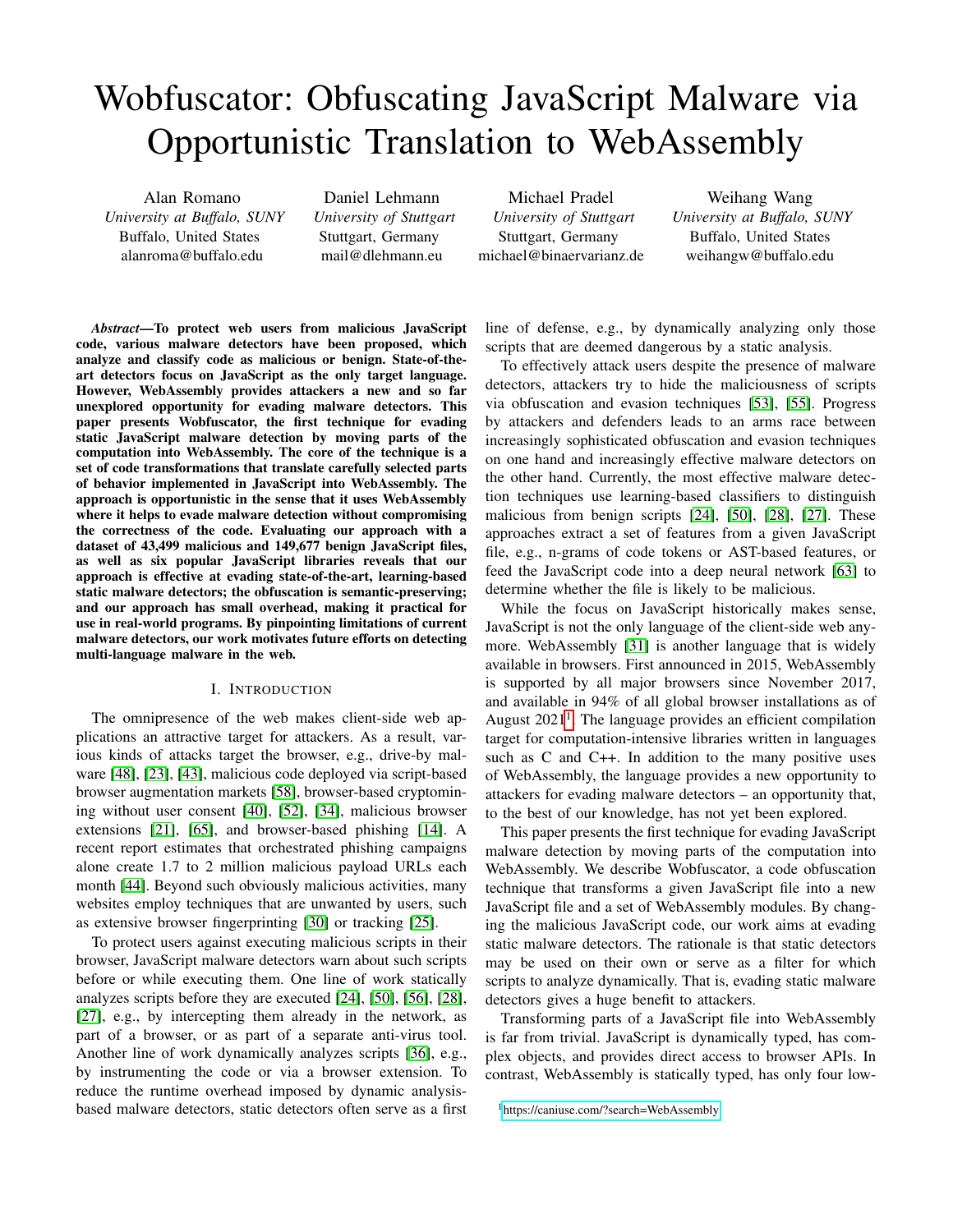level, primitive data types, and it can access browser APIs only indirectly by importing them from JavaScript. Because of these fundamental differences, general JavaScript-to-WebAssembly translation is practically impossible, which is reflected in the fact that WebAssembly never has been touted as a replacement for JavaScript but as a way to complement it [\[31\]](#page-13-10).

The core technical contribution of this paper is a set of code transformations that extract carefully selected parts of behavior implemented in JavaScript for translation into WebAssembly. The approach is opportunistic in the sense that it translates JavaScript to WebAssembly where it helps to evade malware detectors, without compromising the correctness of the code. For example, we present a transformation that extracts function calls into a WebAssembly module, obfuscating if and when a script calls a particular function. Other transformations aim at obfuscating string literals, control-flow statements, and array initializations. Preconditions guard each transformation to ensure the original behavior is preserved, a property we consider crucial for an attacker to use an obfuscation technique.

Our work relates to existing obfuscation techniques for JavaScript. For example, Fass et al. fuse malicious code into benign code while preserving the AST of the benign code [\[26\]](#page-13-11). For a more comprehensive overview of obfuscation techniques and their prevalence, we refer readers to other work [\[66\]](#page-14-12), [\[55\]](#page-14-10). All of these approaches obfuscate code via transformations *within* the JavaScript language, whereas Wobfuscator exploits the availability of WebAssembly to obfuscate code by translating *beyond* JavaScript. A paper by Wang et al. shares the general idea of obfuscating code written in one language by translating parts of it into another language [\[60\]](#page-14-13). However, they describe partially translating C code into Prolog, which does not address the unique challenges of obfuscating JavaScript via partial translation to WebAssembly.

We evaluate Wobfuscator with a dataset of 43,499 malicious and 149,677 benign JavaScript files, as well as six popular JavaScript libraries. Our results show the following. First, the approach is effective at evading state-of-the-art, learningbased static malware detectors: Applying our transformations reduces the recall of the four studied detectors [\[50\]](#page-14-7), [\[24\]](#page-13-6), [\[28\]](#page-13-7), [\[27\]](#page-13-8) to 0.18, 0.63, 0.18, and 0.00, respectively. Second, the obfuscation preserves the semantics of the transformed code: Obfuscating six popular JavaScript libraries and running their 2,017 tests shows no observable changes in the behavior of the tested code. Finally, we find that our tool only takes on average 8.9 seconds to apply all the transformations to a project (with on average 4,152 lines of code) and adds on average 31.07% of overhead during runtime. Overall, these results show that Wobfuscator is practical for use in real-world programs.

In summary, this paper contributes the following:

- The first technique to use WebAssembly as a means for obfuscating the behavior of malicious JavaScript code.
- A set of code transformations that translates carefully selected JavaScript code locations into WebAssembly.
- A comprehensive evaluation showing that the approach effectively evades state-of-the-art static malware detectors while preserving the semantics of the original code.

Our experiment results are publicly available: <https://github.com/js2wasm-obfuscator/translator>

# II. BACKGROUND ON WEBASSEMBLY

We present a brief introduction of the core concepts and syntax of WebAssembly. For space reasons, we refer the reader to the original publication [\[31\]](#page-13-10), official website [\[10\]](#page-13-12), or specification [\[64\]](#page-14-14) for more elaborate explanations.

WebAssembly is a low-level byte code language. Web-Assembly programs are distributed as binaries that are compact to send over the network and quick to parse.

Each WebAssembly program is a single-file *module*, organized into several *sections*. Most importantly, the *code* section contains all functions with their bodies. The *global* section contains scalar global variables. The *memory* section declares a linear, byte-addressable memory, of which parts can be initialized with the *data* section.

WebAssembly instructions operate at a low level of abstraction, without, e.g., classes or complex objects. Instructions and functions are statically typed, but there are only four *primitive types*: 32- and 64-bit integer and floating-point values, respectively. Instructions are executed on a virtual *stack machine*, i.e., they pop their operands and push their results onto an implicit evaluation stack. Instructions are simple and designed to map closely to hardware instructions, e.g., a WebAssembly i32.add instruction would be translated into an x86 addl. Since there is no garbage collector and only primitive scalar types, complex objects (strings, arrays, records, etc.) are stored into program-organized *linear memory*, which is essentially a growable array of untyped bytes.

WebAssembly does not have a standard library, and for interaction with the "outside world", WebAssembly modules need to import functions from the *host environment*. In the browser, that host environment is JavaScript, so any JavaScript function can be called from WebAssembly. Non-primitive data needs to be marshalled through the WebAssembly memory however (which can be accessed from JavaScript as well). The WebAssembly API in JavaScript provides functions to compile and instantiate (that is, fulfill the imports of) WebAssembly modules and call exported WebAssembly functions.

#### III. THREAT MODEL

Our work is about malicious or unwanted code delivered as part of a client-side web application. A website may deliver such code intentionally, e.g., because the domain is controlled by the attacker, or unintentionally, e.g., via third-party scripts or advertisements. We assume that the attacker controls the malicious code on the server side, and hence, can freely modify it. In particular, they can transform the source code, split one file into multiple files, or merge multiple code files.

On the defense side, we assume a static malware detector that scans the client-side code of a web application before it executes in the browser. The mechanism the malware detector uses to intercept and check the code is irrelevant to us. For example, it may be implemented as a network proxy that scans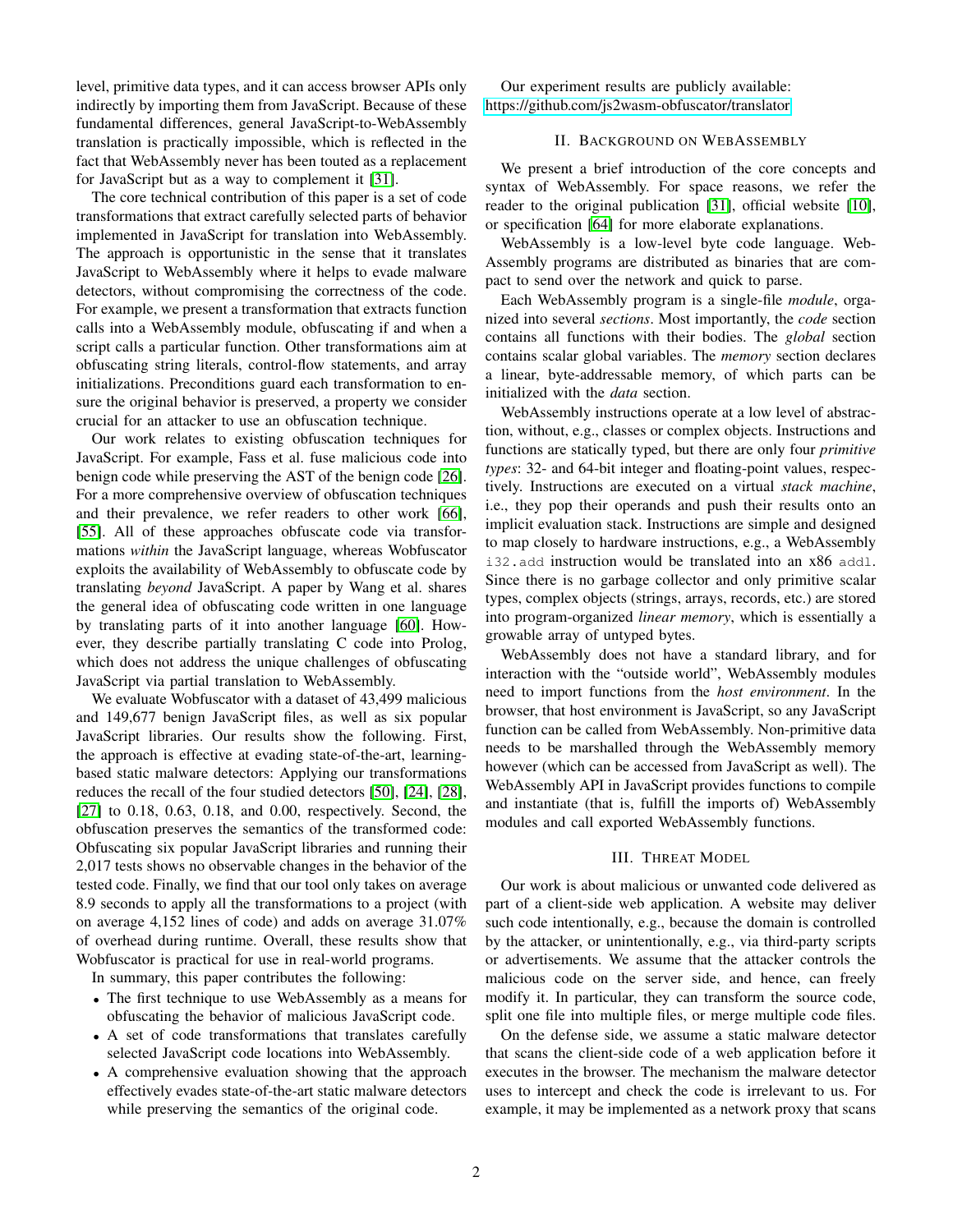

<span id="page-2-0"></span>Fig. 1. Overview of Wobfuscator.

files before they even reach the client's machine, as an antivirus tool on the client machine, or as a browser extension. Malware detection or mitigation techniques that go beyond static analysis, e.g., based on analyzing the executing of clientside code, are beyond the scope of this work.

The goal of the attacker is to bypass the malware detector. To this end, the attacker may assume that the targeted browser supports WebAssembly, which is the case for almost all of today's browsers. The attacker does not need to have access to the malware detector or, in the case a machine learningbased detector, to the data it is trained on.

## IV. APPROACH

## <span id="page-2-2"></span>*A. Overview and Challenges*

Figure [1](#page-2-0) gives an overview of Wobfuscator. The input is a JavaScript file, which we parse into an AST. Next, the approach identifies potential *translation sites*, i.e., code locations that (i) are relevant for detecting malicious code and (ii) can be translated into WebAssembly in a semantics-preserving way. Instead of aiming at a general JavaScript-to-WebAssembly translation, the approach opportunistically targets only those code locations that fulfill these two requirements.

To move behavior into WebAssembly, Wobfuscator generates WebAssembly code for each translation site and then transforms the JavaScript AST to utilize the generated code. The AST is transformed in three ways. First, at an *instantiation site*, we add code to load the WebAssembly module into the application. Second, at each of the selected translation sites, we modify the code to access properties and functions provided by the WebAssembly module(s). Third, at the root node of the AST, we conditionally wrap the script into an anonymous, async function, referred to as the *async wrapper*, to support asynchronous keywords in the code. The remainder of this section explains these transformations in detail. Finally, the output of Wobfuscator is the transformed JavaScript code along with one or more generated WebAssembly modules.

We encountered several challenges in designing transformations that move JavaScript behavior into WebAssembly modules. One key challenge is the fact that completely translating general JavaScript code to WebAssembly is impossible due to the limited set of features in WebAssembly. One example is dynamically generated code, which is enabled in JavaScript through the infamous eval function, but not supported in WebAssembly. JavaScript supports rather complex rules, e.g., function scope for var-bound variables, hoisting of functions, and closures. WebAssembly has only three storage locations: global module variables, local variables for each function,

and raw byte memory. In addition, WebAssembly only has limited control-flow instructions that do not fully replicate all available JavaScript constructs, such as try/catch statements, for-of loops, and Promises. Another challenge is the limited data types that can be passed between WebAssembly and JavaScript. In the initial version of WebAssembly, functions can only accept and return numeric data types, which cannot replicate the complex objects that JavaScript supports. Finally, different browsers can impose file-size limits on the WebAssembly modules used, so we must workaround this limitation for our technique to be general.

Because of these and other differences, Wobfuscator is based not on complete but *opportunistic translation*, i.e., transforming code where it helps to evade malware detectors, without sacrificing correctness.

## <span id="page-2-1"></span>*B. Transformations*

The goal of our approach is to generate WebAssembly modules that can reproduce the functional behavior of specific JavaScript code snippets. To produce these modules, Wobfuscator is constructed on a core set of transformation rules:

Definition 1 (Transformation rule). A transformation rule is a tuple  $(L, t, p)$  where:

- L represents a set of code locations where the transformation may apply,
- $\bullet$  t is a transformation function that maps JavaScript at a code location in L to rewritten JavaScript code and one or more WebAssembly modules, and
- $p$  is a precondition for applying  $t$ , expressed as a predicate on a code location and its surrounding context.

We present seven transformation rules that target different language features of JavaScript. The transformation rules fall into three categories. First, we present rules to obfuscate data that gets defined and used by a JavaScript file. These rules target string literals (Section [IV-B1\)](#page-3-0) and array initialization code (Section [IV-B2\)](#page-4-0). Second, we present rules to obfuscate function calls. These rules hide suspicious function calls (Section [IV-B3\)](#page-4-1) or any function call (Section [IV-B4\)](#page-4-2). Finally, we present rules to obfuscate the control flow in the given code. These rules target if statements (Section [IV-B5\)](#page-5-0), for loops (Section [IV-B6\)](#page-5-1), and while loops (Section [IV-B7\)](#page-6-0). Table [I](#page-3-1) illustrates the transformation rules.

The transformation rules use several JavaScript primitives to interact with WebAssembly:

- instanWasm(source, impObj) instantiates a Web-Assembly module from source and returns the module. The optional parameter  $\text{impOb}$  is an object containing the functions to be imported into the created WebAssembly module. We use two variants of this primitive which instantiate the module synchronously and asynchronously (Section [IV-C\)](#page-6-1).
- loadStrFromBuf(buffer, startIndex) creates a string from the buffer starting from the byte offset startIndex and ending at the first null byte (i.e.,  $\setminus 00$ )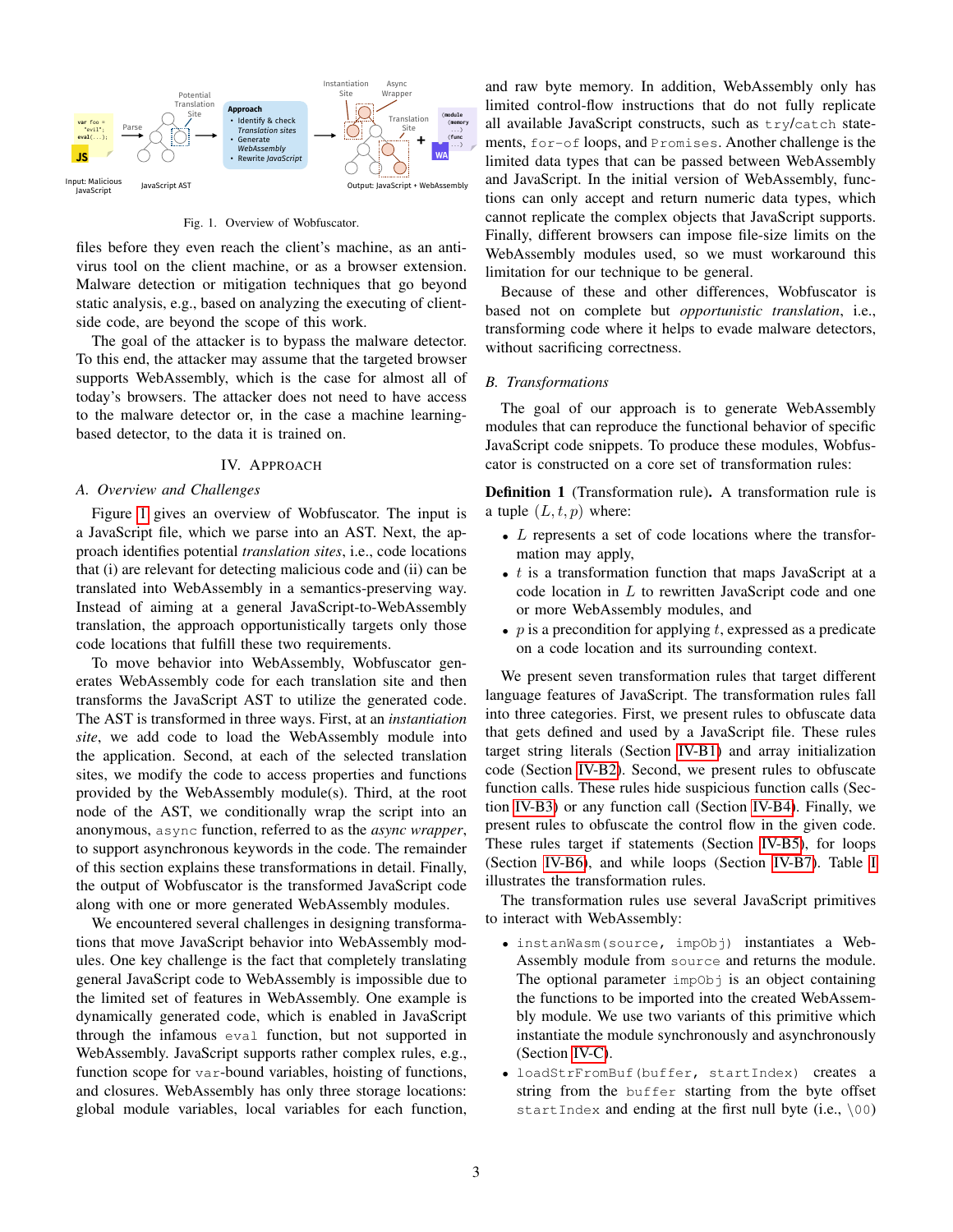<span id="page-3-1"></span>

| Rule                                            | JavaScript (Before)                                                                                                                            | JavaScript (After)                                                                                                                                                                                                                                                                                                                          | <b>WebAssembly</b> (After)                                                                                                                                                                                                                                                                               |
|-------------------------------------------------|------------------------------------------------------------------------------------------------------------------------------------------------|---------------------------------------------------------------------------------------------------------------------------------------------------------------------------------------------------------------------------------------------------------------------------------------------------------------------------------------------|----------------------------------------------------------------------------------------------------------------------------------------------------------------------------------------------------------------------------------------------------------------------------------------------------------|
| T1-StringLiteral                                | $1$ var $s = "lit";$                                                                                                                           | 1 // Instantiation Site<br>$2$ let $m =$ instanWasm(source);<br>3 let buf = m.instance.exports.memory.buffer;<br>4 // Translation Site<br>5 let startInd = m.instance.exports.d1;<br>$6 \text{ var } s = \text{loadStrFromBuf}(\text{buf}, \text{startInd});$                                                                               | 1 (global \$d1 (export "d1") (mut i32)<br>$\leftrightarrow$ (i32.const 0))<br>2 (memory (export "memory") 1)<br>3 (data \$data0 (i32.const 0) "lit\00"))                                                                                                                                                 |
|                                                 | T2-ArrayInitialization $\frac{1}{1}$ var arr = new Array(); $\frac{1}{1}$ // Instantiation Site<br>$2 \arr[i1] = num1;$<br>$3 arr[i2] = num2;$ | $2 \text{ let } m = \text{instantlasm}(\text{source});$<br>3 let buf = m.instance.exports.memory.buffer;<br>4 // Translation Site<br>5 m.instance.exports.f();<br>6 var arr = loadArrFromBuf(buf, startInd, len);                                                                                                                           | 1 (memory (export "memory") 1)<br>2 (func \$f (export "f")<br>i32.const \$i1<br>3 <sup>1</sup><br>i32.const \$num1<br>$\overline{4}$<br>i32.store<br>5 <sup>7</sup><br>i32.const \$i2<br>6<br>i32.const \$num2<br>7<br>i32.store)                                                                        |
| T3-FunctionName                                 | $1$ eval(str);                                                                                                                                 | 1 // Instantiation Site<br>$2 \text{ let } m = \text{instantlasm}(\text{source});$<br>3 let buf = m.instance.exports.memory.buffer;<br>4 // Translation Site<br>$5$ let startInd = m.instance.exports.d1;<br>6 window[loadStrFromBuf(buf, startInd)](str);                                                                                  | 1 (global \$d1 (export "d1") (mut i32)<br>$\leftrightarrow$ (i32.const 0))<br>2 (memory (export "memory") 1)<br>3 (data \$data0 (i32.const 0)<br>$\rightarrow$ "eval\00"))                                                                                                                               |
| $T4$ -CallExpression(a) $\rightarrow$ f(a);     |                                                                                                                                                | 1 // Translation Site<br>2 let imp0bj = {imports: {impFunc: $()$ => $f(a)$ }}; 2<br>3 let m = instanWasm(source, impObj);<br>4 m.instance.exports.f0();                                                                                                                                                                                     | 1 (func \$f0 (export "f0")<br>call \$impFunc) ;; JS import                                                                                                                                                                                                                                               |
| T4-CallExpression(b) $1 \text{ let } r = f(a);$ |                                                                                                                                                | 1 // Translation Site<br>2 let $impObj = \{imports: \{impFunc: f\}\};$<br>3 let m = instanWasm(source, impObj);<br>4 let $r = m.instance.$ exports.f0(a);                                                                                                                                                                                   | 1 (func \$f0 (export "f0") (param<br>$\leftrightarrow$ externref) (result externref)<br>local.get \$p<br>2<br>call \$impFunc) ;; JS import<br>$\overline{3}$                                                                                                                                             |
| T5-IfStatement                                  | $1 \text{ if } (cond) \text{ }$<br>stmt1;stmt2;<br>$\overline{2}$<br>$3 \}$ else {<br>4<br>stmt3;stmt4;<br>5 <sup>1</sup>                      | 1 // Translation Site<br>2 let imp0bj = $\{$ imports: $\{$<br>$impl:() \Rightarrow {stmt1; strat2; },$<br>$3^{\circ}$<br>$imp2:() => {stmt3; strat4; }};$<br>$\overline{4}$<br>5 let m = instanWasm(source, impObj);<br>6 m.instance.exports.f(cond ? 1 : 0);                                                                               | 1 (func \$f (export "f0") (param \$p)<br>local.get \$p<br>$\overline{2}$<br>if ;; label = $@1$<br>$\overline{\mathbf{3}}$<br>call \$imp1 ;; JS import<br>$\overline{4}$<br>5<br>else<br>6<br>call \$imp2 ;; JS import<br>end)<br>$7\overline{ }$                                                         |
| T6-ForStatement                                 | 1 for(init; cond; incre) { 1 // Translation Site<br>stmt1;stmt2;<br>$\overline{2}$<br>3 <sup>3</sup>                                           | $2$ init;<br>3 let impObj = $\{$<br>imports: {<br>$\overline{4}$<br>cond: () => { $return cond ? 1 : 0$ },<br>5<br>$\text{increase:}() \Rightarrow \text{force},$<br>6<br>$body:() \Rightarrow {stmt1; strnt2; }$<br>$\overline{7}$<br>$\mathcal{F}$<br>8<br>9 };<br>10 let $m =$ instanWasm(source, impObj);<br>11 m.instance.exports.f(); | 1 (func \$f (export "f0")<br>block \$L0<br>2<br>$\overline{\mathbf{3}}$<br>$loop$ \$L1<br>call \$cond;; JS import<br>$\overline{4}$<br>5<br>i32.eqz<br>br_if \$L0<br>6<br>call \$body ;; JS import<br>$7\phantom{.0}$<br>call \$incre;; JS import<br>8<br>$br$ $$L1$<br>9<br>$10\,$<br>end<br>end)<br>11 |
| T7-WhileStatement                               | 1 while(cond) {<br>stmt1;stmt2;<br>$2^{\circ}$<br>3 <sup>3</sup>                                                                               | 1 // Translation Site<br>2 let impObj = {<br>imports: {<br>3<br>cond: () => { $return cond ? 1 : 0$ },<br>$\overline{4}$<br>body: () => { $stmt1; stat2; $ }<br>5<br>}<br>6<br>7 };<br>8 let m = instanWasm(source, impObj);<br>9 m.instance.exports.f();                                                                                   | (func \$f (export "f0") (param \$p)<br>$\mathbf{1}$<br>block \$L0<br>2<br>$loop$ $$L1$<br>3<br>call \$cond;; JS import<br>$\overline{4}$<br>5<br>i32.eqz<br>br_if \$L0<br>6<br>call \$body ;; JS import<br>$\overline{7}$<br>$br$ $$L1$<br>8<br>$\mathbf{Q}$<br>end<br>10<br>end)                        |

TABLE I TRANSFORMATION FUNCTIONS.

after startIndex, where buffer is the WebAssembly module linear memory.

• loadArrFromBuf(buffer, startIndex, length) creates an array from buffer of size length starting from the byte offset startIndex, where buffer is the WebAssembly linear memory.

<span id="page-3-0"></span>*1) Obfuscating String Literals:* JavaScript malware frequently uses encoded strings to hide malicious code [\[66\]](#page-14-12). These encoded strings can be critical for malware detectors which learn the string patterns and their encoding schemes [\[24\]](#page-13-6), [\[54\]](#page-14-15). To evade the detection of encoded strings, we define a transformation rule *T1-StringLiteral*  $(L_{T1}, t_{T1}, p_{T1})$  where:

 $L_{T1}$ . The code locations where transformation rule T1 may

apply are all AST nodes of *Literal* type with string values.

 $t_{T1}$ . The transformation function is defined in row T1-StringLiteral in Table [I.](#page-3-1) To obfuscate a string literal "lit",  $t_{T1}$  generates a WebAssembly module that defines a memory and exports it to JavaScript (line 2). The memory is used to store the string literal " $\exists$  it" at offset 0 (line 3). To reconstruct this string in JavaScript, a variable \$d1 containing the offset is defined and exported (line 1). Each string is terminated with a null byte (i.e.,  $(00)$ , so it can be reconstructed by reading the linear memory from the starting index until the first null byte is found. If multiple strings in the input JavaScript program are to be transformed, they are all stored in a single WebAssembly module. In this case, multiple variables can be defined for each string stored (e.g., \$d1, \$d2, ...). The variable buf points to the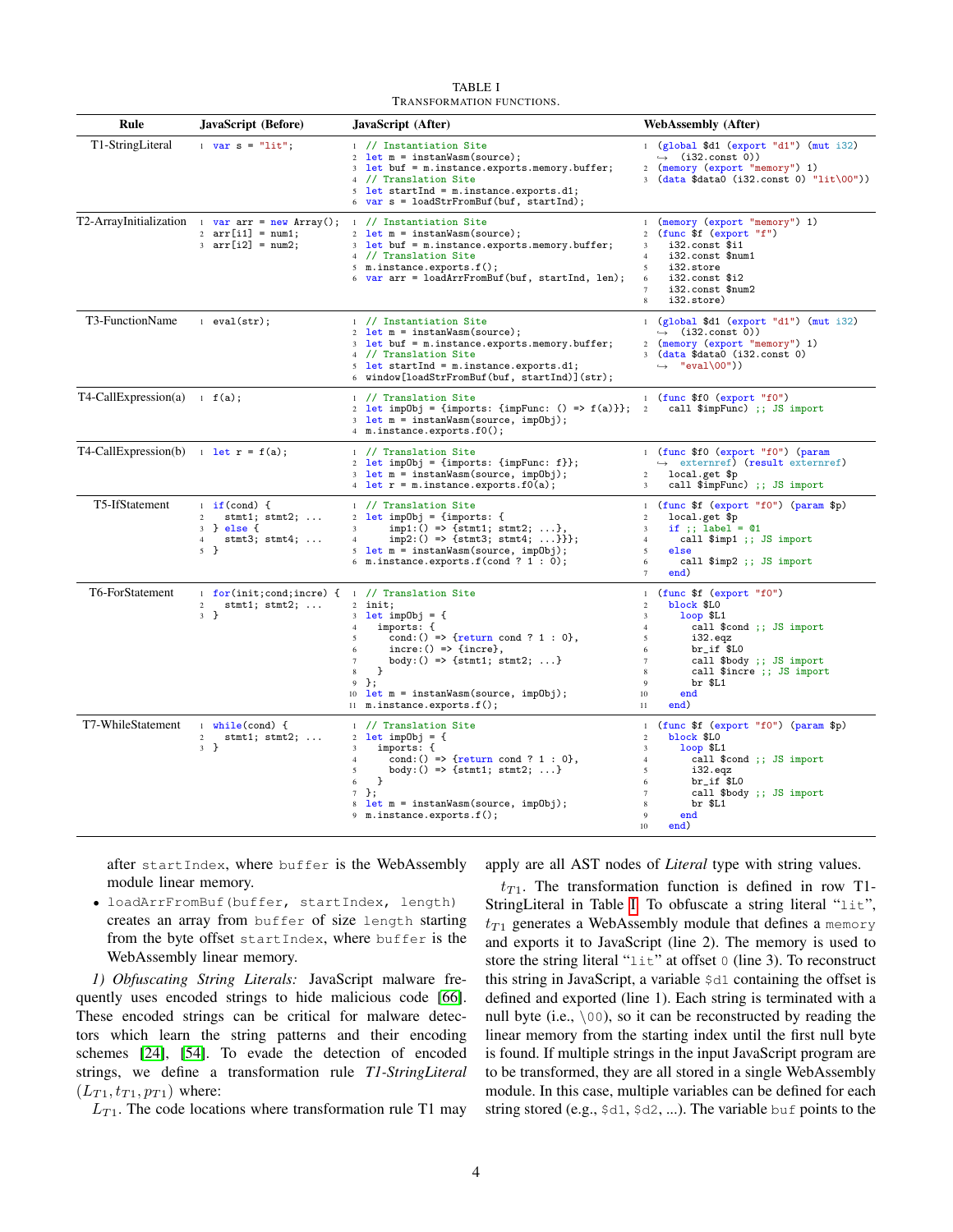memory exported by WebAssembly (line 3). At the translation site, a variable startInd gets the starting index of the string literal stored in linear memory (line 5). Finally, the string "lit" is reconstructed using the primitive loadStrFromBuf with arguments buf and startInd (line 6).

 $p_{T1}$ . This transformation can be applied in locations where JavaScript allows for replacing a string literal with a function call. Specifically, this excludes: (i) string literals used in import or require statements, as such strings should be known when bundling modules together; (ii) string literals used as property names in object expressions as return values from function calls cannot be used as object keys.

<span id="page-4-0"></span>*2) Obfuscating Arrays:* Malicious files often contain arrays of numeric literals representing character codes used to reconstruct malicious strings. To obfuscate these arrays, we exploit the fact that the linear memory of WebAssembly modules is implemented through an array buffer, which can naturally map to a JavaScript numeric array, in transformation rule *T2- ArrayInitialization*  $(L_{T2}, t_{T2}, p_{T2})$  where:

 $L_{T2}$ . T2 may apply on *NewExpression* AST nodes (e.g., new Array) or *ArrayExpression* AST nodes representing array literal expressions (e.g., [1,2,3]). In addition, the transformation also condenses any following *AssignmentExpression* nodes used to initialize the array values into a single JavaScript function call (e.g.,  $arr[1] = 42; arr[2] = 97; ...$ ).

 $t_{T2}$ . The transformation  $t_{T2}$  is defined in row T2-ArrayInitialization in Table [I.](#page-3-1) The original JavaScript code creates an array arr and initializes the elements arr[i1] and arr[i2] with numerical values num1 and num2, respectively. After the transformation,  $t_{T2}$  produces a WebAssembly module that creates a memory and exports it (line 1). A function  $$f$  is defined which stores the numbers, num1 and num2, at the specified offsets, i1 and i2, inside the linear memory (lines 2-8). The transformed JavaScript code instantiates a WebAssembly module (line 2) and creates a variable to read from the exported memory (line 3). Similar to T1-StringLiterals, if there are multiple array initializations to be transformed, only one WebAssembly module is created at the instantiation site. At the translation site, the export function  $f$  is called to write num1 and num2 to the linear memory at offset i1 and i2 (line 5). Finally, loadArrFromBuf() returns a JavaScript Array object containing the numerical values copied from the linear memory buffer, and this array is assigned to  $arr$  (line 6). This function requires the starting index of the array in linear memory and the length of the array. Both of these values are calculated by Wobfuscator and inserted into each call to loadArrFromBuf(). We ensure that a JavaScript Array object is returned as the original code using the array will need to access the standard properties and methods of an Array.

 $p_{T2}$ . This transformation can be applied to arrays initialized with numeric literals. Since WebAssembly only has numeric data types we only store numeric literals in memory using the operators .const and .store. Specifically, we apply the transformation only if the array initialization is one of the following: (i) a new Array expression followed by assignment statements inserting only numeric literals; (ii) a new Array

expression with numeric literal arguments; (iii) an *ArrayExpression* only containing numeric literals.

<span id="page-4-1"></span>*3) Obfuscating Function Names:* Several built-in JavaScript functions, such as the notorious eval function, are commonly exploited by attackers. As a result, detectors may consider the names of these built-in functions suspicious and use them as part of the signatures for malware detection [\[50\]](#page-14-7), [\[24\]](#page-13-6), [\[17\]](#page-13-13). To evade detection, we remove suspicious function names from the JavaScript code through a transformation rule  $T3$ -*FunctionName*  $(L_{T3}, p_{T3}, t_{T3})$  where:

LT3. T3 may apply on *CallExpression* nodes or *NewExpression* nodes that contain specific identifier names.

 $t_{T3}$ . The transformation function is defined in row T3-FunctionName in Table [I.](#page-3-1) To obfuscate the function name eval,  $t_{T3}$  removes the function name from JavaScript and stores it in WebAssembly linear memory. In the WebAssembly code, a global variable \$d1 is defined and exported with a value of  $\circ$  (line 1), which is the starting index of the function name "eval" stored in the linear memory. Next, a memory is created and exported (line 2). To initialize the linear memory, a data section is defined that contains "eval" at offset 0 (line 3). In the transformed JavaScript code, it instantiates a WebAssembly module (line 2) and defines a variable to access the linear memory (line 3). The variable startInd is assigned the value of the exported d1 that contains the starting index of "eval" in the linear memory (line 5). Finally, loadStrFromBuf is used to create the string "eval", and eval is called from the window object with str, the same argument used in the original eval() (line 6).

 $p_{T3}$ . This transformation can be applied to call expressions or new expressions referencing global functions accessible through the window object. Specifically, we identify eight global functions commonly used in malicious files and apply the transformation only if the identifier is in the following list: eval, escape, atob, btoa, WScript, unescape, escape, Function, and ActiveXObject. While these functions are not inherently malicious, many of the analyzed malware files use these functions to decode and execute hidden code.

<span id="page-4-2"></span>*4) Obfuscating Calls:* Aside from the suspicious functions, we construct a transformation rule T4-CallExpression for general JavaScript function calls. This transformation converts function calls in JavaScript into a call of an exported Web-Assembly function, which in turn performs a function call in WebAssembly to an imported JavaScript function. Unlike T3- FunctionName, which completely removes suspicious function names from JavaScript, this transformation modifies the context of the function being used in call sites that AST-based malware detectors use when scanning for malicious code.

There is a trade-off in this transformation between compatibility with the WebAssembly Minimum Viable Product (MVP) version and the amount of transformable function calls. Thus, we create two variations of this transformation: T4- CallExpression(a) is fully compatible with the WebAssembly MVP (i.e., uses no language extensions) but can only be applied on functions that do not return a value; T4- CallExpression(b) transforms functions with return values but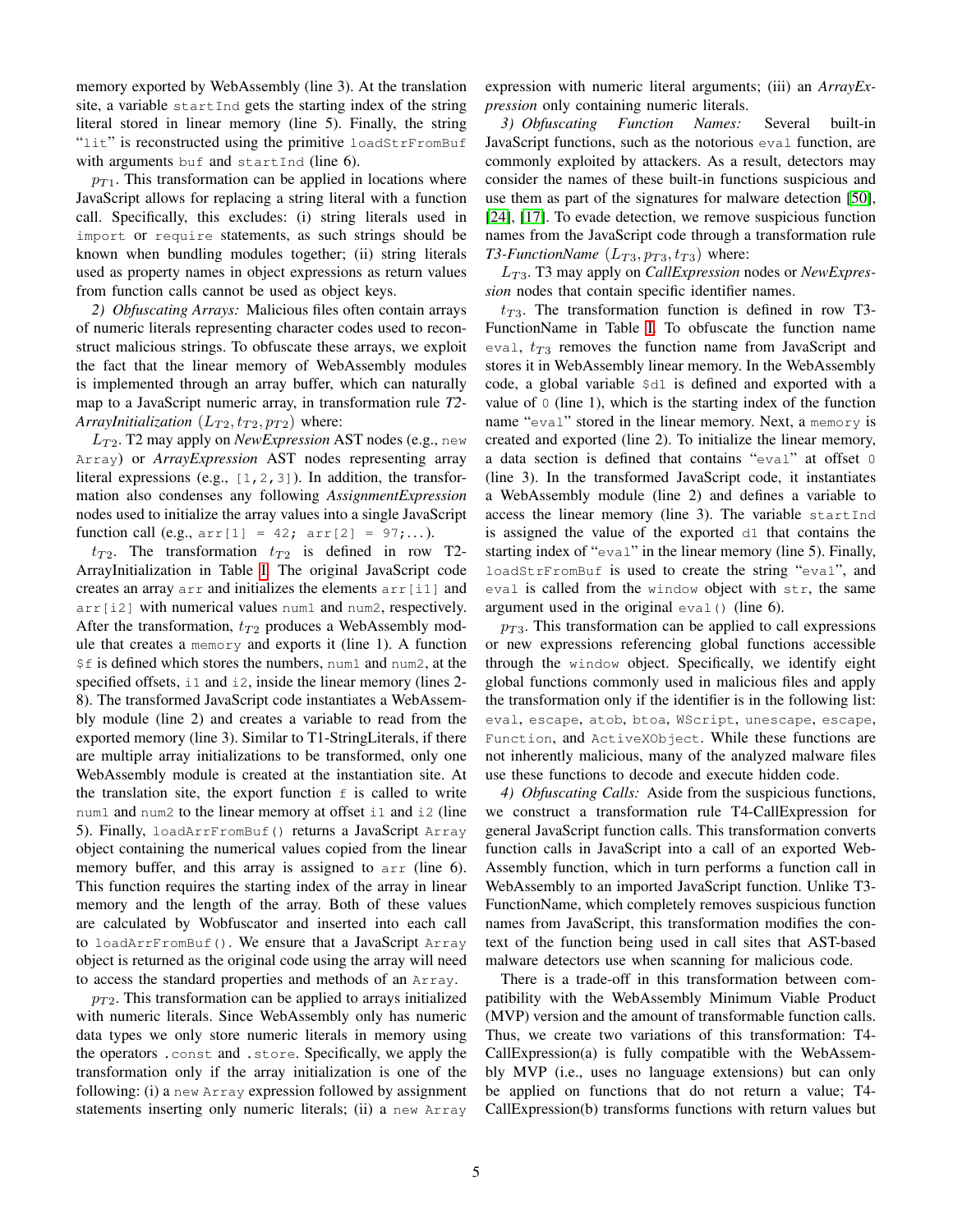requires the WebAssembly Reference Types proposal [\[9\]](#page-13-14). Firefox and Chrome enable this proposal by default.

*T4-CallExpression(a)* is a transformation rule  $(L_{T4a}, p_{T4a}, p_{T4b})$  $t_{T4a}$ ) where:

 $L_{T4a}$ .  $L_{T4a}$  are *CallExpression* nodes containing the identifier and arguments of a function call.

 $t_{T4a}$ .  $t_{T4a}$  is defined in row T4-CallExpression(a) in Table [I.](#page-3-1) To obfuscate a JavaScript function call  $f(a)$ ,  $t_{T4a}$  moves the function call into an anonymous function that is imported into WebAssembly (line 2). At the original call site, a WebAssembly export function  $f$ <sup>0</sup> is called (line 4). In the WebAssembly code, the function that wraps the JavaScript function call is imported as \$impFunc. The function \$f0 is exported and calls the imported function \$impFunc (lines 1-2). Note that the anonymous function used to wrap the original JavaScript function always has the same type signature, i.e., a void function with no parameters. Thus, the same WebAssembly module can be compiled once and reused for every replaced function call, changing only the import object containing the appropriate JavaScript function.

 $p_{T4a}$ . This transformation can be applied to locations where the call expressions do not have a return value that is used in an assignment or in another expression, as the primitive data types of WebAssembly, i32, i64, f32, f64 cannot represent all possible JavaScript function return values.

The generalized variant *T4-CallExpression(b)* is a transformation rule  $(L_{T4b}, p_{T4b}, t_{T4b})$  where:

 $L_{T4b}$ .  $L_{T4b}$  is the same as  $L_{T4a}$ .

 $t_{T4b}$ .  $t_{T4b}$  is defined in row T4-CallExpression(b) in Table [I.](#page-3-1) The experimental WebAssembly Reference Types proposal [\[9\]](#page-13-14) adds a new WebAssembly value type, externref, that can be used to pass references of arbitrary JavaScript values to and from WebAssembly. With this new type, the transformation only needs to import a reference to the transformed function. Specifically, the transformed JavaScript code only imports the function reference  $f$  into WebAssembly (line 2). In the original call expression, the function  $f$  is replaced with a WebAssembly export function  $f$ <sup>0</sup> that takes in the argument a of the original call and returns any value that the original function outputs (line 4). In the WebAssembly code, the export function \$f0 takes in a parameter of type externref and returns a value of type externref (line 1). Inside \$f0, it calls the imported function \$impFunc with a value that is the argument passed into  $$f0$  (lines 2-3). The benefits of this transformation over  $T4_a$  include supporting more function calls by including those with return values and moving more behavior into WebAssembly than  $T4_a$ .

 $p_{T4b}$ . This variant of the call transformation can be applied only if: (i) the callee function does not contain a reference to this; (ii) the arguments of the call expression cannot contain a reference to  $\text{this}$ ; (iii) the data dependencies of the variables referenced within the callee cannot contain this; (iv) the callee function is not a method of a literal value; and (v) the callee function is not the special functions bind or super. Conditions (i)-(iv) must be met because the value of this is changed when calling the function from within the

WebAssembly module, which can lead to incorrect behavior. Condition (v) is needed as bind and super have restrictions on how they are called, so these functions cannot be passed as imports to the WebAssembly module.

<span id="page-5-0"></span>*5) Obfuscating If Statements:* By leveraging the controlflow instructions in WebAssembly, the behavior of if-else statements in JavaScript can be moved to WebAssembly, removing the syntactic information while preserving the semantics. To this end, we present transformation rule *T5- IfStatement*  $(L_{T5}, p_{T5}, t_{T5})$  where:

L<sub>T5</sub>. The transformation rule applies to *IfStatement* nodes.  $t_{T5}$ . The transformation is defined in row T5-IfStatement in Table [I.](#page-3-1) At the translation site,  $t_{T5}$  wraps the code within the if- and else-blocks in two anonymous functions that are imported into the WebAssembly module (lines 2-4). A WebAssembly export function  $f$  is called and the result of the test condition of the original if-statement is converted to a (zero or one) integer that is passed as the argument to  $f$  (line 6). Within the WebAssembly module, the two functions wrapping the code within the if- and else-blocks are imported as  $$impl$  and  $$imp2$  (lines 4,6). The exported function  $$f$  takes in an integer parameter which will be either zero or one to act as a Boolean (lines 1-7).  $5f$  contains  $if$ -else instructions that are decided by the function parameter  $p$ . If  $p$  is non-zero, the if instruction calls \$imp1 that contains the code originally in the  $if-block.$  Similarly, if  $p$  is zero, then the else instruction calls \$imp2 containing the code originally in the else-block. By leveraging the if-else instructions in WebAssembly, the original semantics are preserved while the use of the controlflow statement is hidden from the JavaScript syntax.

 $p_{T5}$ . The if statements can be transformed if the code blocks do not include the keywords break, continue, return, yield, or throw. These keywords are not compatible with moving the inner code blocks into functions.

<span id="page-5-1"></span>*6) Obfuscating For Loops:* To obfuscate for loops, we define transformation rule *T6-ForStatement*  $(L_{T6}, p_{T6}, t_{T6})$ :

 $L_{T6}$ . The transformation locations where this rule applies are *ForStatement* nodes, which represent C-style for loops.

 $t_{T6}$ . The transformation is defined in row T6-ForStatement in Table [I.](#page-3-1) At the translation site,  $t_{T6}$  wraps the loop condition, increment and body in three JavaScript functions that will be imported to the WebAssembly module (lines 3-8). The loop counter initialization can be hoisted out of the loop scope safely (line 2). Finally, a WebAssembly export function  $f$  is called which emulates the JavaScript for loop (line 11). In the WebAssembly module, the three JavaScript functions that are used to wrap the loop condition, increment, and body are imported as \$cond, \$body, and \$incre, respectively (lines 4, 7, 8). The export function \$f contains a block of code with label \$L0, which encloses a loop block with label \$L1 (lines 2-3). Inside the loop, \$cond is called (line 4) which evaluates the test condition of the JavaScript for loop and the result is checked using i32.eqz (line 5). If the test condition is false, the instruction br\_if \$L0 branches out to the end of block \$L0, terminating the loop (line 6). Otherwise, if the test condition is true, functions \$body and \$incre are called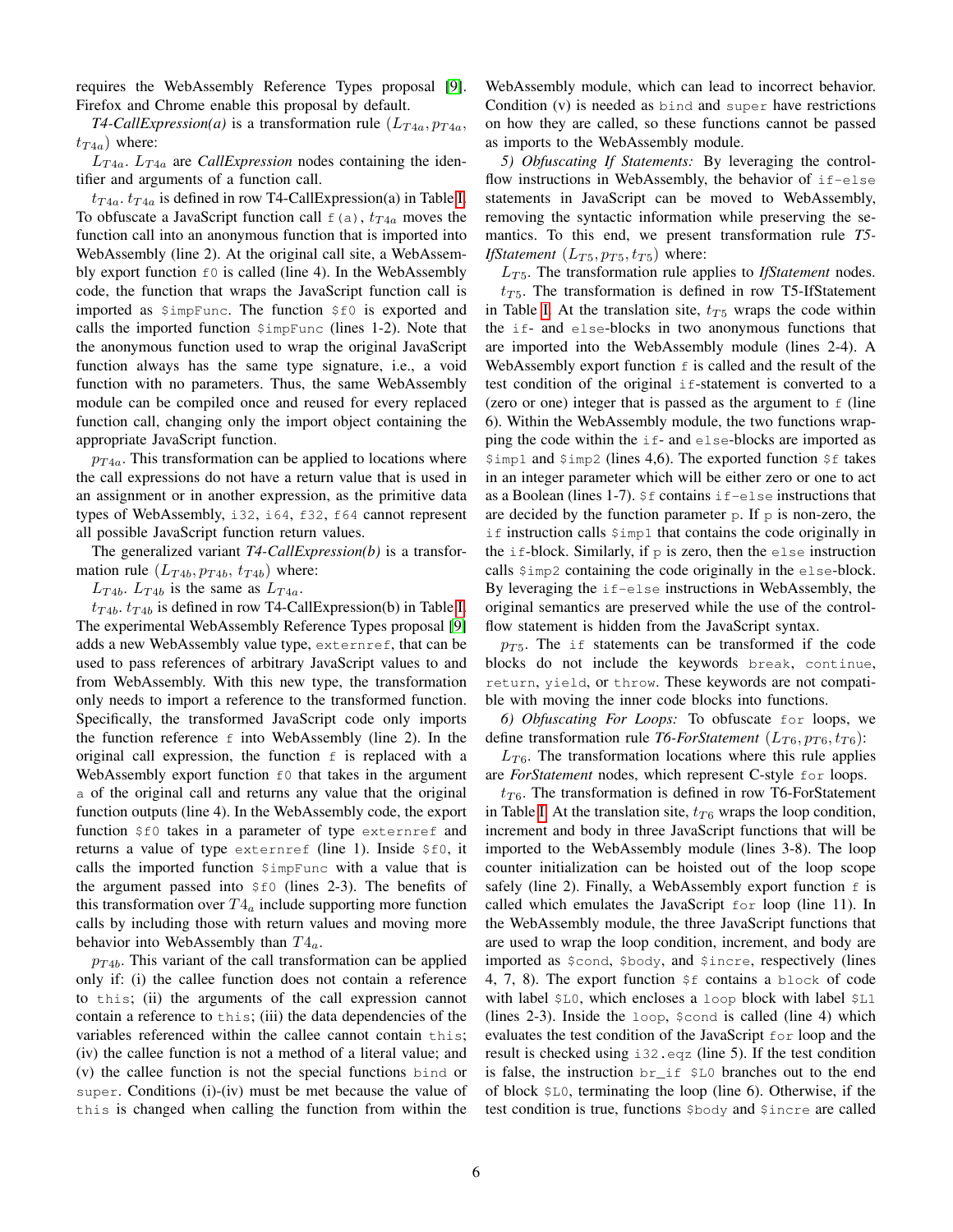to execute the statements within the loop body and the update expression (lines 7-8). The  $br \$  $5L1$  is used to branch to label \$L1, which continues iteration (line 9).

 $p_{T6}$ . The precondition is the same as  $p_{T5}$ .

<span id="page-6-0"></span>*7) Obfuscating While Loops:* Analogous to the above, we obfuscate while loops with a transformation rule *T7- WhileStatement*  $(L_{T7}, p_{T7}, t_{T7})$  where:

 $L_{T7}$ . The rule applies to *WhileStatement* nodes.

 $t_{T7}$ . The transformation, defined in row T7-WhileStatement in Table [I,](#page-3-1) is similar to  $t_{T6}$ . The only differences are that in  $t_{T7}$ , there is no loop increment nor loop counter initialization. A while loop can be created by only wrapping the loop condition and the loop body into anonymous functions and importing them to WebAssembly (lines 4, 7). The function  $\frac{1}{2}f$ is defined and exported, which emulates the JavaScript while loop by calling the import functions within the loop block.

 $p_{T7}$ . The precondition is the same as  $p_{T5}$  and  $p_{T6}$ .

#### <span id="page-6-1"></span>*C. Synchronous and Asynchronous WebAssembly Instantiation*

For each transformation rule in Section [IV-B](#page-2-1) (aside from T4-CallExpression(b)), we develop two variants differing in whether they instantiate the WebAssembly module synchronously or asynchronously, i.e., the implementation of the instanWasm() primitive.

```
1 let m = new WebAssembly.Module(new Uint8Array(decodeBase64('...')));
3 return new WebAssembly.Instance(m, impObj);
```
Fig. 2. Synchronous WebAssembly instantiation.

The synchronous variants implement the primitive by using the WebAssembly.Module and WebAssembly.Instance constructor functions. Figure [2](#page-6-2) shows the code, where in line 1, variable m is set to the compiled WebAssembly.Module object. The WebAssembly.Module constructor accepts a typed array containing the module bytes. Hence, we encode the module bytes into a base64 string, which is decoded to a typed Uint8Array at runtime (line 2). On line 3, the module object m, along with the import object, is then passed into the WebAssembly.Instance constructor. The returned instance object can be utilized by the transformation functions.

Since this is standard, synchronous code, there are no restrictions on how to integrate instantiation into the original JavaScript application. However, because the WebAssembly.Module constructor can block the JavaScript main thread, browser vendors discourage this method. Chromium in particular even limits the input module to at most 4KB in size [\[6\]](#page-13-15) and throws an exception otherwise.

To get around this limitation, each synchronous transformation can emit one or more WebAssembly modules. Specifically, transformations T3-FunctionName, T4- CallExpression(a), T5-IfStatement, T6-ForStatement, and T7- WhileStatement only emit one WebAssembly module per file transformed. T1-StringLiteral, T2-ArrayInitialization, and T4- CallExpression(b) can emit one or more modules since the data stored within the modules can grow larger than 4KB. When a single WebAssembly module grows too large, e.g., because it contains many string literals in its data section, we split it into multiple modules to keep each under 4KB. For string literals larger than 4KB, the string literal is split across multiple modules and joined in the string reconstruction phase.

```
async function someFunction(){
      // Transformation site:
      await (async () \Rightarrow {
      let \mod = await WebAssembly.instantiateStreaming(
        5 fetch("generated_module.wasm"), impObj);
       //Transformation function code...
7 \rightarrow })()
8 }
```
#### Fig. 3. Instantiation of the asynchronous variant.

<span id="page-6-3"></span>We also support asynchronous instantiation of the Web-Assembly modules, which is the method that browser providers recommend. Asynchronous instantiation has several benefits, including unrestricted module size and the ability to put the generated WebAssembly modules in separate files. These benefits allow each transformation to only emit a single WebAssembly module.

For these variants, the instanWasm() primitive is implemented via the WebAssembly.instantiateStreaming() function, as shown in Figure [3](#page-6-3) (line 4). This API spawns compilation on a separate thread, thus not blocking the main thread of execution. Since this API returns a *Promise*, we need to add the await keyword to allow the *Promise* to resolve before continuing. Line 6 represents a placeholder for the transformation code of T1-T7. The await keyword can only be employed in asynchronous functions, so we wrap the instantiation in an async anonymous function (line 3). Similarly, since the anonymous function is an async function, its invocation must also have the await keyword added (line 3). The enclosing function, someFunction, now contains the await keyword, so the function definition must have the async keyword added (line 1). Elsewhere in the code, any function calls to someFunction would also require adding the await keyword. As this example shows, inserting the async/await keywords to a translation site causes these keywords to be propagated to functions and call sites throughout the file.

This keyword propagation makes the asynchronous transformations non-trivial to design and implement. Specifically, we encountered three code locations that are difficult to propagate the async/await keywords to. First, anonymous functions used as parameters in other function calls, e.g., .map, are difficult to handle. Depending on the return type of the anonymous function, the await keyword may need to be added within the called function's definition or to the function invocation. Second, class constructors cannot be made async, so a check must be done to detect if a constructor is in the call chain of any function. Third, if a transformed function is exported from a module, any other files using the function as an import must be checked for functions and function calls to add async and await to.

All of the transformation rules have both synchronous and asynchronous variants except for T4-CallExpression(b). T4-CallExpression(b) relies on an experimental WebAssembly proposal that imposes complex preconditions. Adding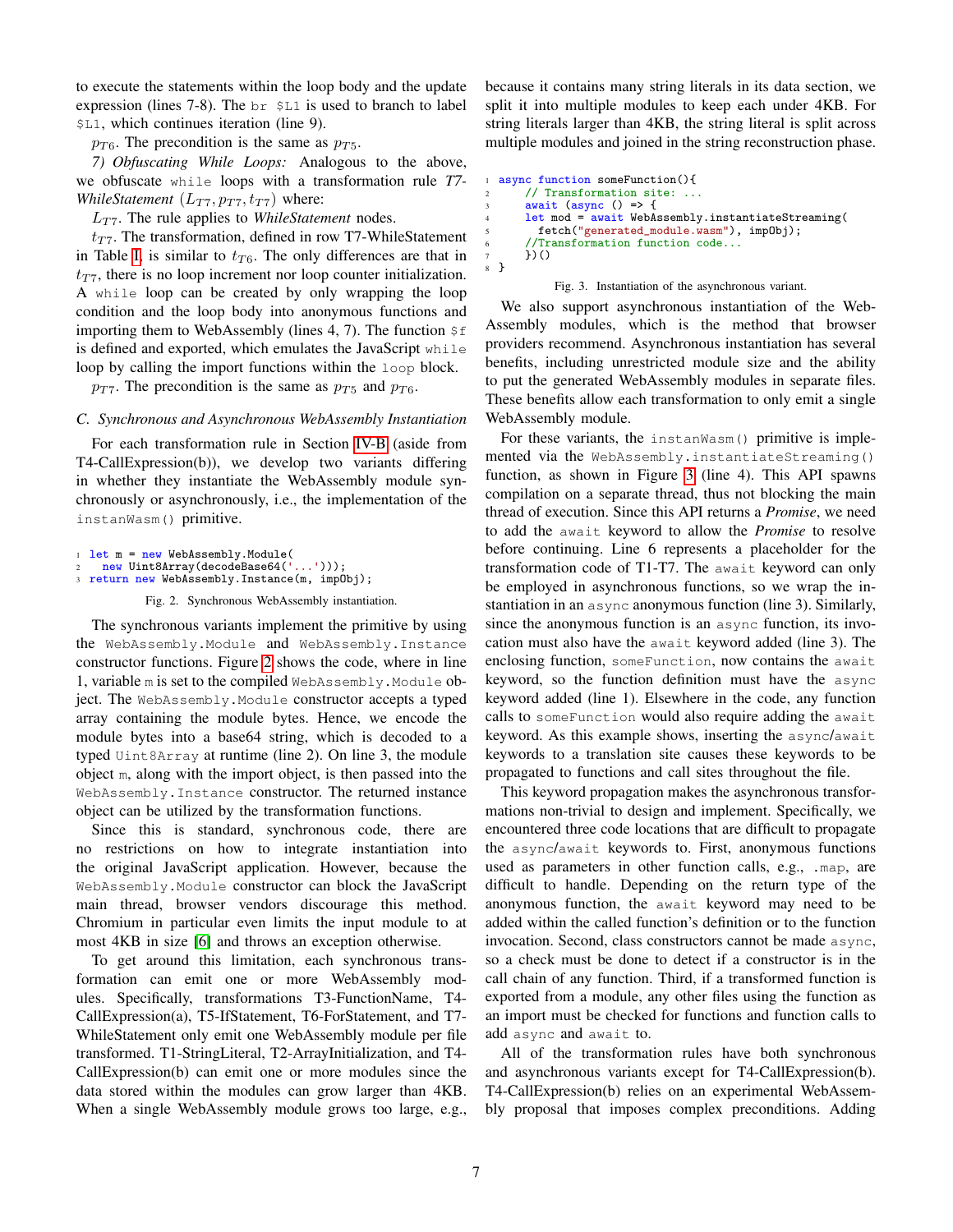the asynchronous restrictions to this may break the original semantics and lead to incorrect transformations. T4- CallExpression(b) exposes more translation sites than T4- CallExpression(a), increasing the number of edge cases that can be encountered. We leave this combination as future work.

#### *D. Applying Transformations*

We now present the overall algorithm for applying these transformations to a given JavaScript AST. The input to the algorithm is a list of transformation rules and the AST of the original JavaScript file. The algorithm consists of three steps: (a) Identifying AST nodes where transformations should be applied, i.e., translation sites; (b) rewriting the AST by modifying the subtrees rooted at the translation sites; and (c) adding code to the AST root to instantiate the generated Web-Assembly modules. The algorithm outputs the transformed AST corresponding to the obfuscated JavaScript code.

*a) Identifying AST Nodes as Translation Sites:* To identify translation sites, we perform a pre-order traversal of the AST starting at the root node. For each visited node  $n$ , the algorithm iterates through the list of transformation rules and checks which rules are applicable. A transformation rule  $(L, t, p)$  is applicable if the node n is in the set L of code locations and if the precondition  $p$  holds for  $n$ . A set of translation site nodes is produced for each transformation rule.

*b) Rewriting AST Subtrees:* After identifying all translation site nodes, the next step is to rewrite the subtrees rooted at these nodes. The algorithm applies transformations based on the size of the syntactic structures they target. Specifically, we iterate through the transformation rules in this order, applying each rule to all applicable subtrees before moving on to the next rule: T1-StringLiteral, T2-ArrayInitialization, T3-FunctionName, T4-CallExpression, T5-IfStatement, T6- ForStatement, T7-WhileStatement. This ordering ensures that transformations targeting finer-grained syntactic structures, such as string and array literals, are performed prior to transformations targeting coarser-grained structures, such as loops. If more coarse-grained transformation were applied first, the change could prevent more fine-grained transformations from being applied. For each rule  $(L, t, p)$ , the algorithm visits all translation site nodes and applies the transformation function t, which modifies the AST in-place and yields a WebAssembly module used in the rewritten code. The output of this step is the rewritten AST and a set  $W$  of WebAssembly modules.

*c) Adding WebAssembly Instantiation Code:* The final step is adding code to instantiate the WebAssembly modules W. To this end, the algorithm inserts statements at the beginning of the script, i.e., at the root of the AST. For modules that are instantiated synchronously, we encode each module in  $W$  as a base 64 string and add statements that decode and instantiate the modules. For asynchronously instantiated modules, we serialize the modules to separate files and issue corresponding fetch requests in the code. For asynchronous translations, the algorithm additionally adds the *async wrapper* (described in Section [IV-A\)](#page-2-2) around the root of the AST to support asynchronous keywords in the remainder of the code.

# V. IMPLEMENTATION

We implement Wobfuscator with Node.js (v14.17.2) and TypeScript. The tool relies on the *Esprima* (v4.0.1) [\[3\]](#page-13-16) and *Espree* (v7.3.1) [\[2\]](#page-13-17) packages to parse the JavaScript files and on *Escodegen* (2.0.0) [\[1\]](#page-13-18) to convert the transformed AST back into a JavaScript file. The *Wabt.js* (1.0.23) [\[8\]](#page-13-19) package is used to generate the WebAssembly modules used in the obfuscation.

The data from our evaluation is available at [https://github.com/js2wasm-obfuscator/translator.](https://github.com/js2wasm-obfuscator/translator) We make the implementation of Wobfuscator available upon request. We believe this strategy minimizes the threat of nefarious usage while also aiding researchers in independently reproducing our results, in confirming the identified weaknesses of existing malware detectors, and in serving as a foundation for future research on improving malware detectors.

## VI. EVALUATION

We evaluate Wobfuscator and its ability to obfuscate malicious JavaScript using opportunistic translation to WebAssembly along the following main research questions:

- RQ1 Effectiveness: How effective is the approach at evading state-of-the-art JavaScript malware detectors and which transformations are most effective? How does our approach compare with other state-of-the-art obfuscators?
- RQ2 Correctness: Do our code transformations preserve the semantics of the transformed code?
- RQ3 Efficiency: How much runtime and code size overhead do the transformations impose, and how long does applying the transformations take?

To investigate these questions, we perform a comprehensive analysis on the effectiveness of our transformations in evading detection. We evaluate state-of-the-art detection tools against Wobfuscator on a large dataset of malicious and benign files. We evaluate the obfuscation advantage produced by Wobfuscator by comparing our approach against state-of-theart open-source obfuscation tools. Lastly, we use the extensive test suites of widely used and mature *npm* modules to verify the correctness of our tool and demonstrate the runtime and code size overhead are acceptable for real-world usage.

#### *A. Experimental Setup*

*1) Datasets:* Due to different requirements, we use different datasets of JavaScript programs for different research questions. To answer RQ1, we need to train and apply state-ofthe-art JavaScript malware detectors to large sets of real-world benign and malicious JavaScript code. Table [II](#page-8-0) summarizes the datasets we use. The benign code consists of 149,677 files from the JS150k dataset [\[49\]](#page-14-16). The malicious code consists of 43,499 samples, with 2,674 samples from VirusTotal [\[7\]](#page-13-20), 39,450 samples from the Hynek Petrak JavaScript malware collection [\[47\]](#page-14-17), and 1,375 samples from the GeeksOnSecurity malicious JavaScript dataset [\[11\]](#page-13-21). These datasets are broken down further by the malware categories that they contain, such as trojans, ransomware, droppers. We list the breakdown of the malicious datasets in the first four columns of Table [IX.](#page-15-0)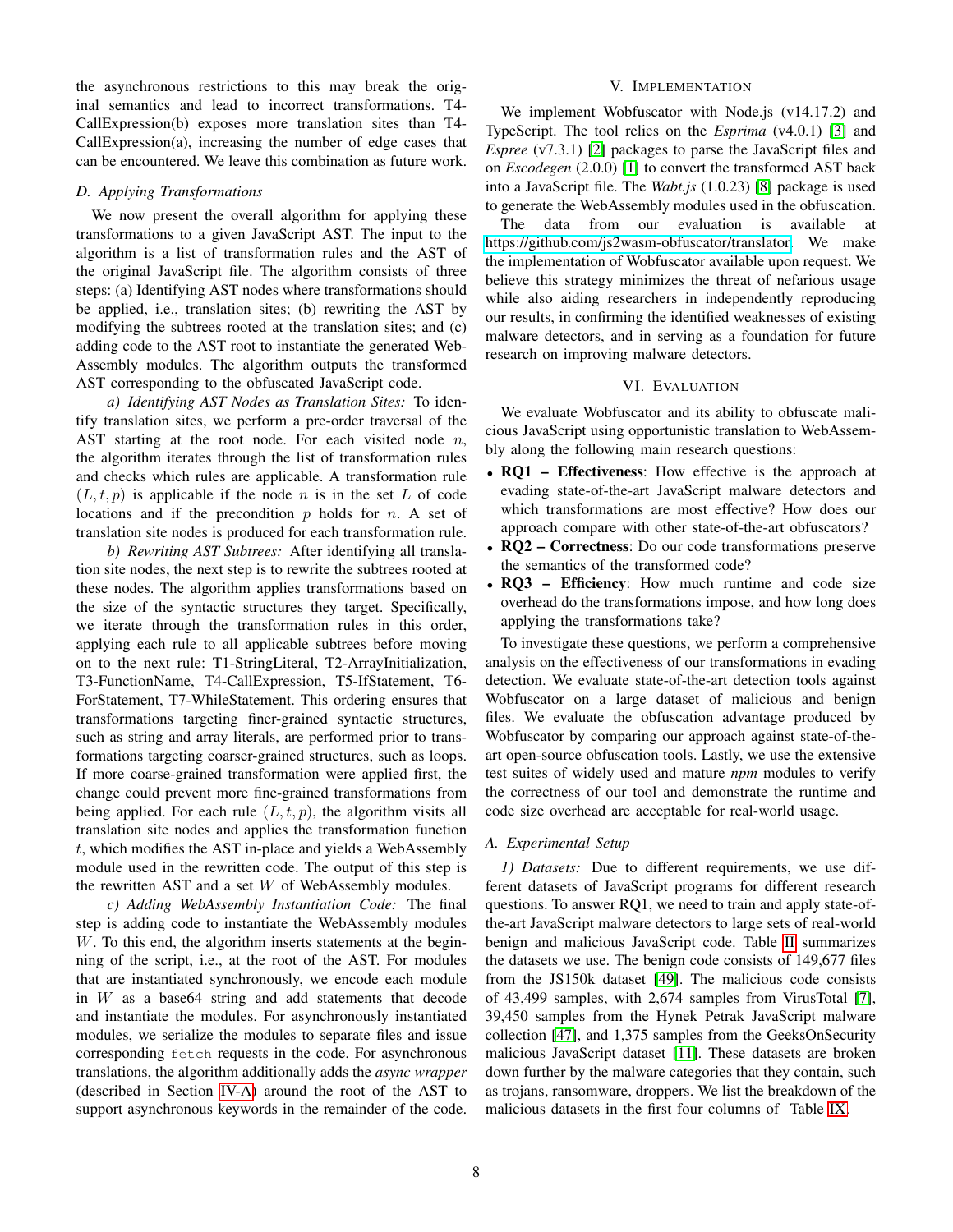<span id="page-8-0"></span>TABLE II DATASETS FOR EVALUATING EFFECTIVENESS (RQ1).

| <b>Datasets</b>  |                                                                         | # Samples (Files)                  |
|------------------|-------------------------------------------------------------------------|------------------------------------|
| Benign           | JS150 <sub>k</sub>                                                      | 149,677                            |
| <i>Malicious</i> | VirusTotal<br>Hynek Petrak<br>GeeksOnSecurity<br><b>Total Malicious</b> | 2,674<br>39.450<br>1,375<br>43.499 |

Answering RQ2 and RQ3 requires executing code before and after applying our transformations. We use a dataset of popular and large JavaScript projects on NPM with their test suites. To identify suitable projects, we select from the most depended-upon NPM modules [\[12\]](#page-13-22) six modules that contain extensive test suites (first column of Table [V\)](#page-11-0).

<span id="page-8-1"></span>*2) JavaScript Malware Detectors:* We evaluate our obfuscation technique against four state-of-the-art, static, learningbased JavaScript malware detectors. To train them, we split the benign and malicious datasets into training, validation, and test sets containing 70%, 15%, and 15% of the samples, respectively. We follow the steps provided by each project to train the detection models with the desired configuration.

*Cujo* [\[50\]](#page-14-7) is a hybrid JavaScript malware detector that detects drive-by download attacks. It performs a lexical analysis of JavaScript files run on a website as well as a dynamic analysis by monitoring abstracted runtime behaviors. For our evaluation, we use the static detection part, based on a reimplementation of Cujo provided by Fass et al. [\[18\]](#page-13-23).

*Zozzle* [\[24\]](#page-13-6) is a mostly-static in-browser detection tool that uses syntactic information, such as identifier names and code locations, obtained from a JavaScript AST to identify malicious code. These features are input to a Bayesian classifier to label the samples as benign or malicious. We rely on a reimplementation of Zozzle provided by Fass et al. [\[19\]](#page-13-24).

*JaSt* [\[28\]](#page-13-7) is a static detector of malicious JavaScript that uses syntactic information from the AST to produce n-grams of sequential nodes to identify patterns indicative of malicious behavior. We use the implementation made available on the project's GitHub page [\[16\]](#page-13-25).

*JStap* [\[27\]](#page-13-8) is a static malware detector that leverages syntax, control-flow, and data-flow information by creating an AST, a Control Flow Graph (CFG), and a Program Dependency Graph (PDG), depending on the configuration. The tool extracts features either by constructing n-grams of nodes or by combining the AST node type with its corresponding identifier/literal value. In our evaluation, we focus on the PDG code abstraction with both the *n-grams* and *values* feature extraction modes. We use the implementation available on GitHub [\[17\]](#page-13-13).

<span id="page-8-3"></span>*3) JavaScript Obfuscation Tools:* We compare Wobfuscator against four open-source state-of-the-art JavaScript obfuscation tools. *JavaScript Obfuscator* [\[4\]](#page-13-26) is a JavaScript obfuscation tool that supports multiple obfuscation techniques including variable renaming, dead code injection, and controlflow flattening. *Gnirts* [\[15\]](#page-13-27) focuses on mangling string literals within JavaScript files. *Jfogs* [\[70\]](#page-14-18) is an obfuscation tool that focuses on removing function call identifiers and parameters from call sites. *JSObfu* [\[5\]](#page-13-28) is an obfuscator that supports converting function identifiers and string literals into expressions that evaluate to constants. This obfuscator also supports character escaping, whitespace removal, and more.

All the experiments on a desktop containing an Intel Core i7 CPU@3.20GHz w/ 32 GB of memory running Ubuntu 20.04.

## *B. Effectiveness in Evading Detection (RQ1)*

<span id="page-8-2"></span>*1) Effectiveness of Our Approach:* To evaluate the effectiveness of Wobfuscator at evading static malicious JavaScript detectors, we compare the detectors' performance on the original input programs against their performance after our obfuscation has been applied. Since the detectors classify each program as benign or malicious, the usual metrics of binary classifiers apply: precision and recall. Precision is the number of true positives (correctly identified malicious programs) divided by the number of all raised alarms (correct or not), and recall is the number of true positives divided by the number of all malicious programs in the dataset. That is  $Prec = \frac{TP}{TP + FP}$ ,  $Rec = \frac{TP}{TP + FN}$ . A good malware detector should offer both high precision and high recall. Low precision indicates a high number of false positives, which would cause the system to block and break benign scripts and commonly used websites. Such a tool would not be adopted by actual users. Low recall means few of the actual malicious programs are detected, limiting the usefulness of the detector. The main goal of our obfuscation is to reduce the recall of detectors.

Some detectors fail to parse some of the original and transformed code samples due to outdated or incomplete support of the JavaScript language. Since this is an implementationspecific detail of these detectors rather than a result of their detection methodology, we choose to exclude these samples from the count rather than mark them as false negatives. As a result, the denominators of the recall results differ depending on the detector and the applied transformations.

*Results:* Table [III](#page-9-0) shows the recall of the detectors described in Section [VI-A2](#page-8-1) (columns) when run on code obfuscated by our transformations (rows). The first row gives each detector's recall without our obfuscation, which serves as a baseline. The middle part of the table shows results from applying only one kind of transformation at a time. For example, the second row shows that applying our synchronous transformation technique T1-StringLiteral on the test set of malicious samples, Cujo achieves a recall of 0.61, i.e., a significant reduction compared to the baseline of 0.98. The results show that different translation techniques are more effective against some detectors rather than others. For each detector, the lowest recall score is bold-faced to reveal the best-performing individual transformation technique. For example, we find that T1-StringLiteral performs best for Cujo, Zozzle, and JStap in values mode, T4-CallExpression(a) performs best for JaSt, and T4-CallExpression(b) performs best for JStap in n-grams mode. Since each transformation rule is effective at reducing the recall for at least one detector, all transformation rules are integral to the effectiveness of our approach.

We explain the reasons why some detection tools disfavor certain transformation rules over others. Cujo performs a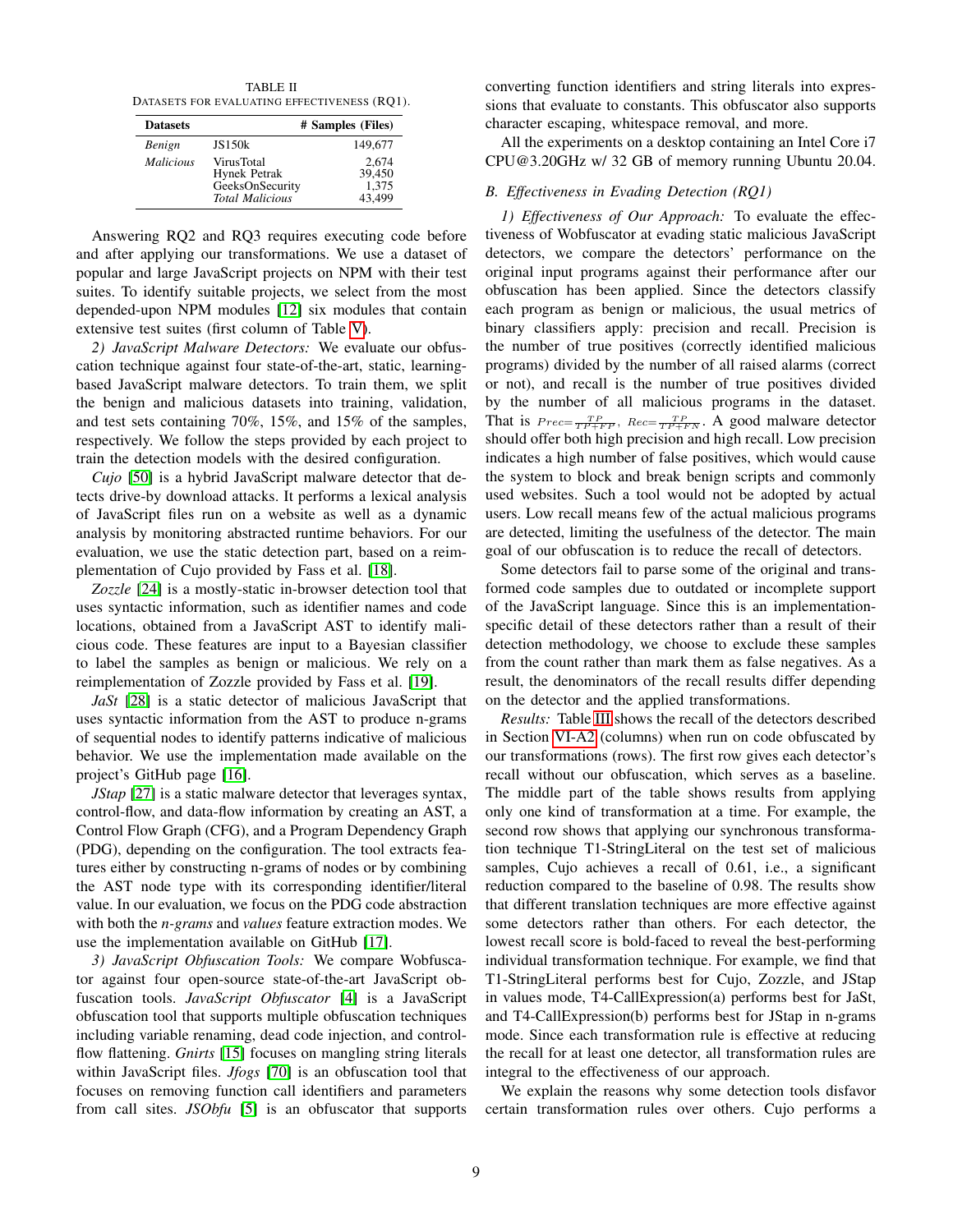TABLE III RECALL OF MALWARE DETECTORS ON CODE OBFUSCATED BY WOBFUSCATOR. LOWEST RECALL IN BOLD.

<span id="page-9-0"></span>

| <b>Technique</b>                                                                                                                                                                                                          | Cujo                                                                                                                                                                 | Zozzle                                                                                                                                                                    | <b>JaSt</b>                                                                                                                                                          | <b>JStap</b> (NGrams)                                                                                                                                                 | <b>JStap</b> (Values)                                                                                                                                                |  |  |  |
|---------------------------------------------------------------------------------------------------------------------------------------------------------------------------------------------------------------------------|----------------------------------------------------------------------------------------------------------------------------------------------------------------------|---------------------------------------------------------------------------------------------------------------------------------------------------------------------------|----------------------------------------------------------------------------------------------------------------------------------------------------------------------|-----------------------------------------------------------------------------------------------------------------------------------------------------------------------|----------------------------------------------------------------------------------------------------------------------------------------------------------------------|--|--|--|
| <i>Baseline:</i> No transformation                                                                                                                                                                                        | 0.98(5,548/5,649)                                                                                                                                                    | 0.66(3,598/5,453)                                                                                                                                                         | 0.99(5,076/5,108)                                                                                                                                                    | 0.99 (4,483/4,524)                                                                                                                                                    | 0.98(4,439/4,524)                                                                                                                                                    |  |  |  |
| Individual transformations:                                                                                                                                                                                               |                                                                                                                                                                      |                                                                                                                                                                           |                                                                                                                                                                      |                                                                                                                                                                       |                                                                                                                                                                      |  |  |  |
| Sync, T1-StringLiteral<br>Sync, T2-ArrayInitialization<br>Sync, T3-FunctionName<br>$Sync, T4-CallExpression(a)$<br>Sync, T4-CallExpression(b)<br>Sync, T5-IfStatement<br>Sync, T6-ForStatement<br>Sync, T7-WhileStatement | 0.61(1,623/2,644)<br>0.94(4,050/4,292)<br>0.67(2,780/4,159)<br>0.71(3.040/4.285)<br>0.58(2,385/4,115)<br>0.82(3.513/4.301)<br>0.90(3,877/4,299)<br>0.90(3,904/4,321) | $0.62$ $(3,387/5,453)$<br>0.66(3,593/5,450)<br>0.65(3,550/5,453)<br>0.64(3.507/5.453)<br>0.63(3,424/5,453)<br>0.64(3.505/5.453)<br>0.66(3,578/5,453)<br>0.66(3,598/5,453) | 0.66(3,393/5,108)<br>0.85(4,360/5,105)<br>0.69(3.512/5.108)<br>0.38(1.943/5.108)<br>0.44(2,253/5,108)<br>0.89(4.535/5.108)<br>0.92(4,720/5,108)<br>0.96(4,882/5,108) | 0.36(1.539/4.257)<br>0.86(3,890/4,505)<br>0.57(2,747/4,810)<br>0.37(1.723/4.633)<br>0.23(1,058/4,586)<br>0.83(3.717/4.501)<br>0.87(3,872/4,465)<br>0.98 (4,410/4,502) | 0.43(1,839/4,257)<br>0.89(4,009/4,505)<br>0.72(3,463/4,810)<br>0.78(3.613/4.633)<br>0.73(3,369/4,586)<br>0.93(4.178/4.501)<br>0.98(4,360/4,465)<br>0.98(4,412/4,502) |  |  |  |
| Combined transformations:                                                                                                                                                                                                 |                                                                                                                                                                      |                                                                                                                                                                           |                                                                                                                                                                      |                                                                                                                                                                       |                                                                                                                                                                      |  |  |  |
| All sync (using $T4(a)$ )<br>All sync (using $T4(b)$ )<br>All async                                                                                                                                                       | 0.18(416/2,255)<br>0.19(415/2,205)<br>0.28(1,490/5,297)                                                                                                              | 0.63(3,450/5,450)<br>0.63(3,428/5,450)<br>0.65(3,524/5,453)                                                                                                               | 0.22(1,104/5,105)<br>0.18(931/5,105)<br>0.20(1,085/5,453)                                                                                                            | 0.00(1/4,235)<br>0.00(0/4,243)<br>0.00(4/4,612)                                                                                                                       | 0.18(766/4,235)<br>0.08(350/4,243)<br>0.22(959/4,267)                                                                                                                |  |  |  |



Fig. 4. Baseline recall vs. obfuscated recall.

lexical analysis on malware files, so it learns the suspicious features of strings that are indicative of malware. Since T1- StringLiteral removes these identifiers from the file, Cujo is not able to find suspicious tokens in the file. Zozzle identifies malicious combinations of syntax features and the context they are used in. Since T1-StringLiteral removes the usage of malicious strings, such as shell code and dynamic code, malicious files that have the majority of their code leveraging these strings will have indicative features removed from their AST, allowing them to evade Zozzle. JaSt uses n-grams of AST syntax nodes (with a length of four by default) to detect malicious patterns. T4-CallExpression(a) replaces a single *CallExpression* node with multiple nodes handling the WebAssembly module instantiation. Since this translation adds more nodes than the length of sliding window, it can throw off the detection of known malicious n-gram patterns. JStap in its n-grams mode generates a program dependency graph (PDG) by adding edges representing data flow to the AST of an input file. Since T4-CallExpression(b) (and other transformations) route data flow through the generated WebAssembly module, it hinders the n-gram features that JStap can extract when performing its data flow analysis. JStap in its values mode is most affected by the T1-StringLiteral transformation since, in this mode, it relies on literals when selecting features to extract. T1-StringLiteral removes some literals.

The lower part of Table [III](#page-9-0) shows results from applying all transformation rules at once. We report results for three transformation combinations. "All sync (using T4(a))" and "All sync (using T4(b))" mean all synchronous transformations with T4(a) being used and with T4(b) being used, respectively. "All async" means all transformations in Table [I](#page-3-1) (aside from T4(b)) in their asynchronous variant. We find that combining all transformation rules greatly reduces the recall of the detectors. In particular, with the "All sync (using T4(a))" set of transformations, Cujo, Zozzle, JaSt, JStap (NGrams), and JStap (Values) have a recall of 0.18, 0.63, 0.22, 0.00, and 0.18, respectively. Because of its performance and compatibility with the WebAssembly MVP language, we select "All sync (using  $T_4(a)$ )" to be the default configuration for Wobfuscator. Figure [4](#page-9-1) visualizes the results for "All sync (using T4(a))".

<span id="page-9-1"></span>The main goal of our work is to reduce the recall of detectors, but we also measure their precision. The precision values for the transformations are listed in Table [VII.](#page-15-1) For most applied transformations, the precision remains between 0.9 and 1.0. However, certain transformations can greatly impact the precision on some detectors, e.g., "All sync (using  $T4(a)$ )" reduces JStap (NGrams) precision to 0.5. This shows that while reducing the precision is not its main objective, Wobfuscator can reduce the precision of certain detectors.

*2) Comparison with Other Obfuscators:* To demonstrate how Wobfuscator compares against currently available JavaScript obfuscators, we evaluate four obfuscation tools on the same dataset used in Section [VI-B1.](#page-8-2) We collect the precision and recall values obtained by the five malware detection tools when evaluated on a dataset obfuscated by each tool. Similar to Section [VI-B1,](#page-8-2) some detectors fail to parse certain obfuscated files, leading to different denominators in the values within the same detector column.

*Results:* Table [IV](#page-10-0) shows the recall values of the detection tools (columns) when run on code obfuscated by each of the four obfuscation tools described in Section [VI-A3](#page-8-3) (rows). The last row shows the best recall values obtained by Wobfuscator.

The results show that Wobfuscator outperforms current obfuscators when compared on the recall reduction of malware detectors. The only exception occurs when Jfogs is evaluated against JaSt. In this case, Jfogs' recall rate of 0.00 outperforms Wobfuscator's recall rate of 0.18. Jfogs' obfuscation primarily replaces identifiers and literals with new intermediate variables, so Wobfuscator could be used to compliment Jfogs. For example, Jfogs moves string literals into variables, but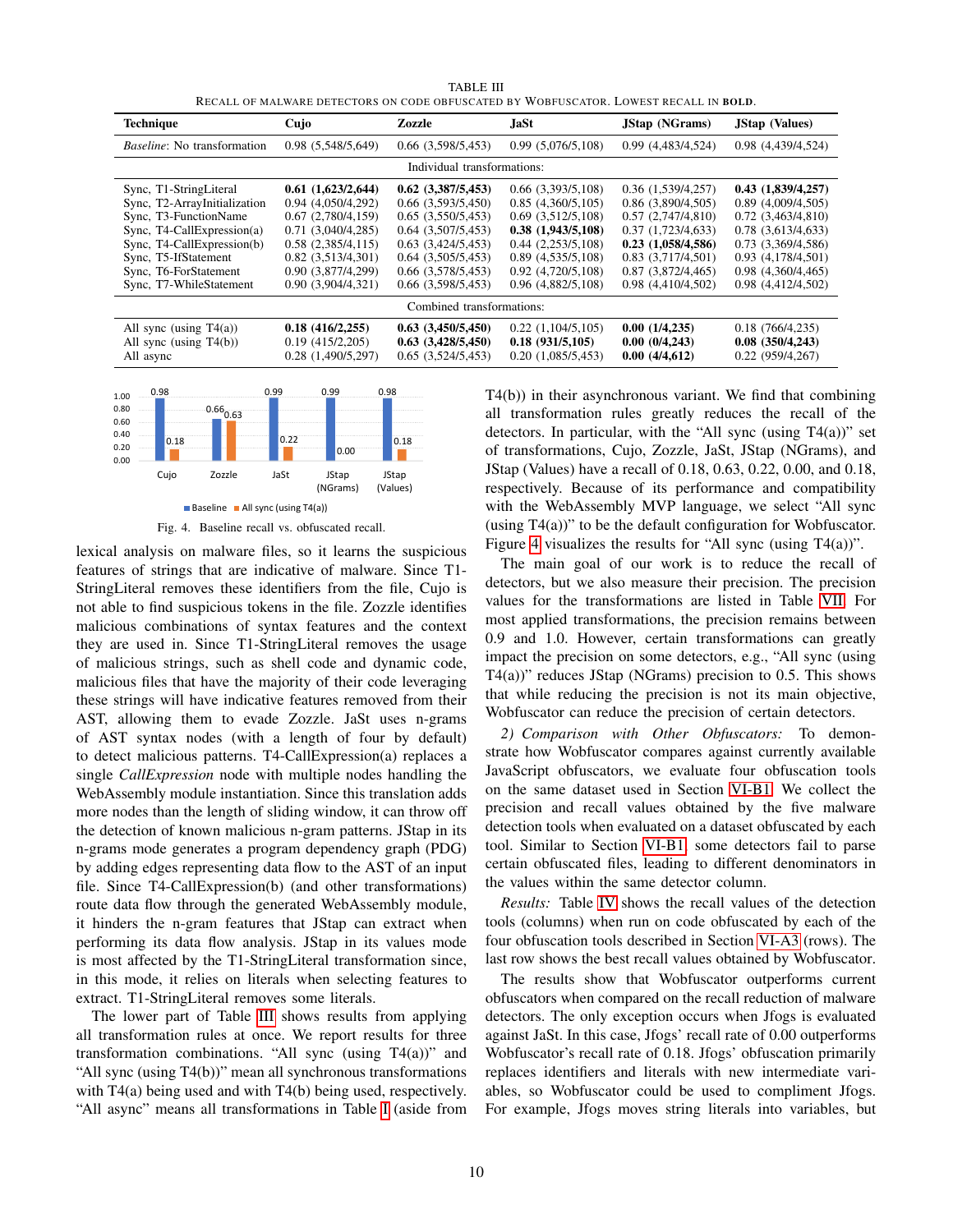| <b>TABLE IV</b>                                                                      |
|--------------------------------------------------------------------------------------|
| RECALL OF MALWARE DETECTORS ON CODE OBFUSCATED BY WOBFUSCATOR AND OTHER OBFUSCATORS. |

<span id="page-10-0"></span>

| <b>Obfuscator</b>         | Cujo               | Zozzle            | .IaSt             | <b>JStap</b> (NGrams) | <b>JStap</b> (Values) |
|---------------------------|--------------------|-------------------|-------------------|-----------------------|-----------------------|
| JavaScript Obfuscator     | 1.00 (4,406/4,415) | 0.70(3,807/5,453) | 0.81(4,153/5,108) | 0.43(2,005/4,717)     | 0.62(2.947/4.717)     |
| Gnirts                    | 0.98 (5,548/5,649) | 0.66(3,598/5,453) | 0.99(5,076/5,108) | 0.99(4,483/4,524)     | 0.98 (4,439/4,524)    |
| Jfogs                     | 0.77(3.515/4.562)  | 0.66(3,584/5,453) | 0.00(26/5,453)    | 0.00(16/5,025)        | 0.56(2,826/5,025)     |
| JSObfu                    | 1.00 (4,994/5,008) | 0.84(4,467/5,324) | 0.29(1,456/4,979) | 0.01(20/3,667)        | 0.66(2,420/3,667)     |
| Wobfuscator (best recall) | 0.18(416/2,255)    | 0.62(3,387/5,453) | 0.18(931/5.105)   | 0.00(4/4,612)         | 0.08(350/4,243)       |

it does not alter or remove the strings from the file. Using the T1-StringLiteral transformation, the string literals can be completely removed from the JavaScript file, reducing the syntactic information available to the detectors.

*3) Breakdown of Results by Malware Type:* The malicious datasets contain several different categories of malware, including cryptominers, trojans, and droppers. We provide a breakdown on the malware categories contained within our dataset. VirusTotal provides the malware type reported by the AV scanners. We reduce the number of malware categories presented by merging similar groups together, e.g., merging *JS:Trojan.Gnaeus* and *JS:Trojan.Agent* into a *Trojan* category. For GeeksOnSecurity, we use the directory names to identify which samples are exploits kits and which are JavaScript droppers. The Hynek Petrak dataset does not provide metadata on the samples, so we scan the files with ClamAV to obtain the malware categories. To demonstrate the effectiveness of Wobfuscator in obfuscating a diverse set of malware samples, we measure the reduction in the recall of malware detectors for different malware categories in the dataset. For space reasons, we list only the minimum recall rates observed within the malware categories among all of the transformations.

*Results:* Columns 5-9 of Table [IX](#page-15-0) present the recall values obtained by the malware detectors (columns) when samples from each malware category (rows) are obfuscated. In addition to the recall rate, each cell lists the number of files correctly marked as malicious by the detector over the number of malicious files the detector tested within that category. Columns marked with '-' signify that the detectors are unable to parse any of the test files within the malware category. For the Phishing malware category, no samples appear in our test dataset, so no recall values are available. The results on the five largest malware groups (Downloader, Misc., Trojan, Malware, and Exploit) show that Wobfuscator can significantly reduce recall rates across diverse malware categories.

## <span id="page-10-1"></span>*C. Correctness of the Transformations (RQ2)*

The transformations we apply change the syntactic structure of the program. Naturally, such changes could affect program semantics, potentially making the obfuscated program behave differently from the original program and thus breaking functional correctness. This gives rise to two questions, which are in tension with each other: First, do we preserve functional correctness of the input program, i.e., are our code transformations semantics-preserving? Second, how often are the transformations applied? To validate that the correctness of the program is preserved, we leverage the comprehensive test suites of existing widely used JavaScript projects. We apply the transformations to the tested code and then validate if the transformed code still passes its tests. Addressing the second question, a trivial solution to correctness would be to transform only a very small set of code locations, preserving semantics at the expense of obfuscating less code. Thus, we also evaluate how often each transformation rule is applied.

The validation setup differs between the synchronous and asynchronous variants of the transformations. In the synchronous case, we can simply apply the transformations to any existing code. To validate the correctness of the asynchronous transformations, the projects must be modified to support asynchronous execution as described in Section [IV-C.](#page-6-1) Since automatically turning arbitrary JavaScript code into asynchronous code is non-trivial, we instead focus on an NPM project, *node-fetch*, that is already asynchronous, so applying the asynchronous transformations is simplified. We use this project to validate the asynchronous variants and use the other five projects to validate the synchronous variants.

*Results:* The results for the test suite runs are shown in Table [V.](#page-11-0) This table lists the tested project, its version, and the number of translation sites where rules T1–T7 are applied to. The last two columns list the total number of tests in the test suite, and the number of tests that are impacted by at least one transformation. All tests in each project pass successfully, showing that our obfuscations are semantics-preserving.

Columns 4-11 of Table [V](#page-11-0) show the number of transformed code locations that meet the preconditions of the transformation out of the total number of available code locations relevant to the transformation, regardless of whether they satisfy the preconditions. The last two columns of Table [V](#page-11-0) show that of the 2,017 unit tests in the five test suites, 1,844 of them (91.42%) rely on a function that is impacted by at least one transformation rule. The results show that our transformation rules are applicable to code locations used in the real-world.

# *D. Efficiency in Terms of Runtime and Code Size (RQ3)*

The Wobfuscator transformations we propose re-implement native JavaScript functionalities in WebAssembly modules, such as calling a function, performing a while loop, initializing an array, etc. As a result, there will be an impact on the performance of the translated programs. To quantify the performance impact of our transformations, we use the test suites of the six modules described in Section [VI-C.](#page-10-1) In addition, the code size increase caused by the transformations is also analyzed, counting both added JavaScript and WebAssembly code.

*1) Translation Runtime:* First, we measure the time taken for performing the transformations on the project files. The times are measured with the time command available in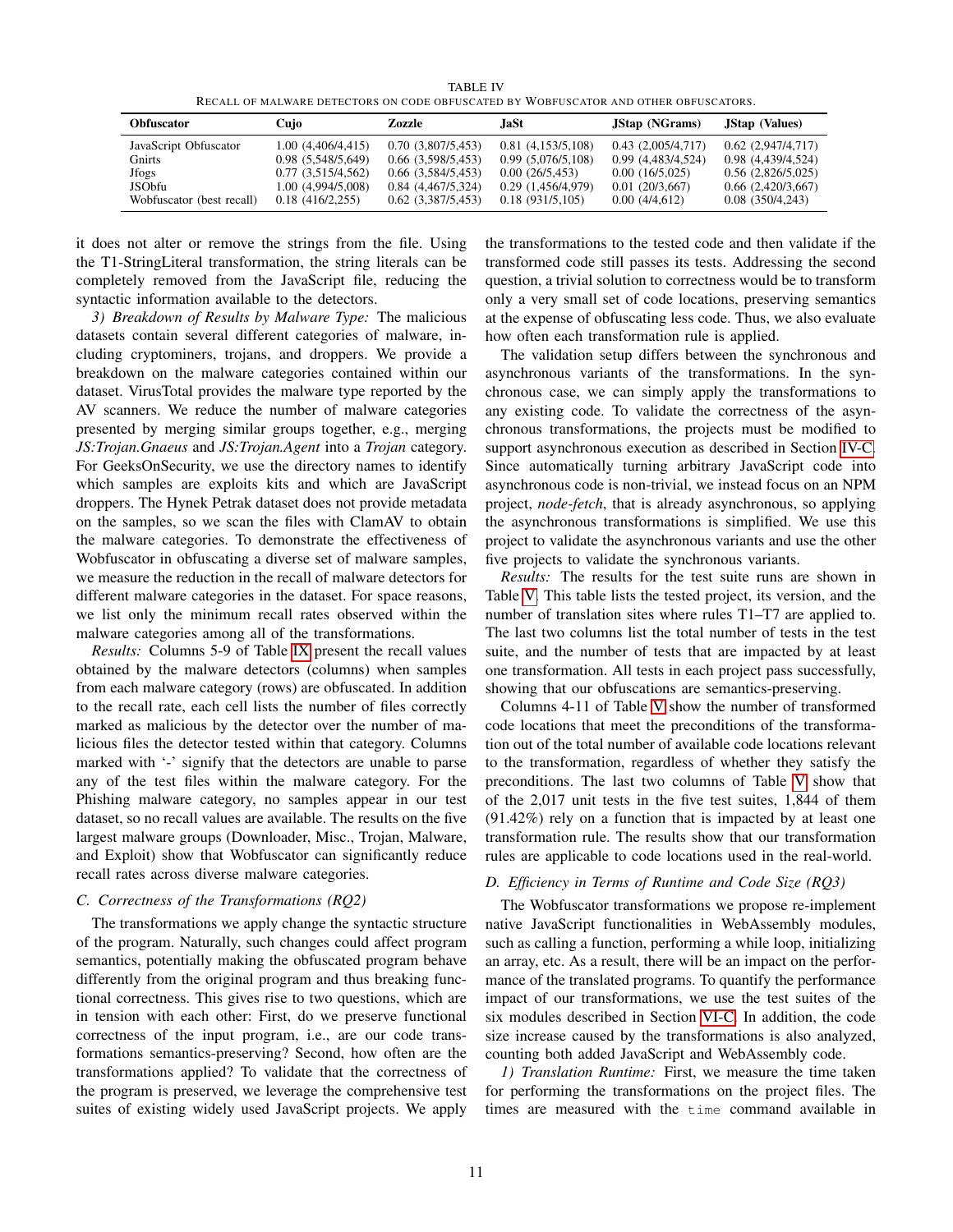| <b>TABLE V</b>                  |  |
|---------------------------------|--|
| CORRECTNESS VALIDATION RESULTS. |  |

<span id="page-11-0"></span>

| Project    | <b>Version</b>           | LoC    | T1        | T <sub>2</sub> | T3  | T4(a)                                       | T4(b)                    | T <sub>5</sub> | T6    | T7    | Total # of Tests | # of Tests Impacted |
|------------|--------------------------|--------|-----------|----------------|-----|---------------------------------------------|--------------------------|----------------|-------|-------|------------------|---------------------|
|            |                          |        |           |                |     | Validation of synchronous transformations:  |                          |                |       |       |                  |                     |
| Lodash     | 5.0.0                    | 21.178 | 193/801   | 160/208        | 0/0 | 87/467                                      | 299/467                  | 47/187         | 0/0   | 38/61 | 408              | 322                 |
| Chalk      | 4.1.0                    | 319    | 64/68     | 0/23           | 2/2 | 21/108                                      | 26/108                   | 4/25           | 1/1   | 2/2   | 54               | 54                  |
| Commander  | 7.2.0                    | 1.153  | 155/163   | 0/28           | 0/0 | 130/394                                     | 87/394                   | 91/153         | 4/4   | 2/3   | 632              | 592                 |
| Debug      | 4.3.2                    | 505    | 141/149   | 2/8            | 0/0 | 20/95                                       | 43/95                    | 16/29          | 2/5   | 0/0   | 14               | 13                  |
| Async      | 3.2.0                    | 787    | 30/57     | 0/21           | 0/0 | 89/209                                      | 108/209                  | 31/86          | 5/6   | 5/8   | 675              | 659                 |
|            |                          |        |           |                |     | Validation of asynchronous transformations: |                          |                |       |       |                  |                     |
| Node-Fetch | 3.0.0beta.10             | 970    | 174/212   | 1/17           | 0/0 | 49/264                                      | $\overline{\phantom{a}}$ | 26/94          | 0/0   | 0/0   | 234              | 204                 |
| Total      | $\overline{\phantom{a}}$ | 4.152  | 757/1.450 | 163/305        | 2/2 | 396/1.537                                   | 654/1,537                | 189/480        | 12/16 | 47/74 | 2,017            | 1,844               |

TABLE VI EFFICIENCY OF TRANSFORMATIONS.

<span id="page-11-1"></span>

| Project                |              | <b>Translation time</b> |                         | <b>Execution time</b> | Code size (bytes) |             |  |  |  |  |
|------------------------|--------------|-------------------------|-------------------------|-----------------------|-------------------|-------------|--|--|--|--|
|                        | $_{\rm LoC}$ |                         | Time   Original         | Overhead   Original   |                   | Overhead    |  |  |  |  |
| Synchronous Validation |              |                         |                         |                       |                   |             |  |  |  |  |
| Lodash                 | 21,178       | 29.58s                  | 3.51s                   | $+25.81\%$            | 135.402           | $+139.84%$  |  |  |  |  |
| Chalk                  | 319          | 0.81s                   | 4.03s                   | $+7.01%$              | 14.935            | $+166.70%$  |  |  |  |  |
| Commander              | 1.153        | 0.51s                   | 3.97s                   | $+49.95\%$            | 74,269            | $+146.96%$  |  |  |  |  |
| Debug                  | 505          | 1.14s                   | 0.61s                   | $+3.24%$              | 21.395            | $+154.70%$  |  |  |  |  |
| Async                  | 787          | 5.42s                   | 16.83s                  | $+2079.21%$           | 28,925            | $+363.52\%$ |  |  |  |  |
|                        |              |                         | Asynchronous Validation |                       |                   |             |  |  |  |  |
| Node-Fetch             | 970          | 16.03s                  | 4.11s                   | $+14.76%$             | 51,960            | 127.16%     |  |  |  |  |
| Average                | 4,152        | 8.92s                   | 5.68s                   | $+31.07\%$            | 54.481            | $+170.42%$  |  |  |  |  |

Linux, averaged over ten repetitions. We compute the total transformation time of a project by summing the times to convert each JavaScript file used in the project. The transformation time results are presented in Table [VI.](#page-11-1) The table shows that for the largest project, Lodash with 21,178 lines of code, the average time to apply all of the synchronous transformations is 29.58 seconds. For the smallest project, Chalk with 319 lines of code, the average time to apply the transformations is only 0.81 seconds. In addition, we find that among all the projects in Table [VI,](#page-11-1) the average time to apply all of the transformations is only 8.92 seconds. These low transformation times show that Wobfuscator is practical for JavaScript obfuscation.

*2) Execution Time Overhead:* The execution overhead time is the increase in runtime to complete the execution of the test suites of the transformed projects. We use the time command to measure the runtime of the project test suite before and after the transformations are applied, reporting averages over ten repeated measurements. The execution time results are presented in Table [VI.](#page-11-1) Our transformations add a performance overhead that ranges from an increase of 3.24% to an increase of 2,079%. While the highest overhead number is large, it is important to note that this large runtime originates from one test within the *async* project that concurrently applies an asynchronous function to a collection of 1,048,576 elements. In most cases, it is unlikely that malware samples will follow such an execution pattern that incurs this large overhead. On average, Wobfuscator adds a performance overhead of 31.07%.

*3) Code Size Overhead:* The code size overhead is the increase in code size between the original file and transformed output among all code files within a project. Table [VI](#page-11-1) lists the percentage of growth in code size compared with the original size. On average, applying all of the transformations among the project, the code size increased by 170.42%. Overall, the code size overhead is acceptable for practical applications.

# VII. DISCUSSION

This section discusses the limitations and possible mitigations to defend against WebAssembly-based obfuscation.

# *A. Limitations*

Wobfuscator targets malware detectors based on static analysis, and despite its effectiveness in bypassing them, is unlikely to be equally effective for dynamic analysis-based detectors. The transformations move some behavior into Web-Assembly while leaving the ultimate runtime behavior intact. That is, a dynamic detector that, e.g., observes browser API calls made by a website will observe the same behavior with and without our obfuscation. However, in practice static detectors are much easier to deploy (e.g., as network proxies or browser extensions), whereas observing dynamic behavior is more complex to set up and expensive at runtime.

Another limitation is that the approach applies transformations only to some of the given code. If a code location does not fulfill the preconditions for a specific transformation, then it cannot be transformed. Conservatively guarding transformations is crucial to ensure that our approach preserves the semantics of the given code, but also limits its applicability.

Finally, our obfuscation relies on WebAssembly being available in the browser. With WebAssembly support in 94% of all installed browsers, this limitation is likely to be acceptable in practice. To ensure that the obfuscated malware runs as expected, an attacker could check for WebAssembly support and load the obfuscated code only if the language is supported.

# *B. Mitigations*

We discuss three mitigation strategies aimed at detecting malware despite our obfuscation. The first is dynamic analysisbased malware detection. Because our approach preserves the original JavaScript behavior, many runtime characteristics that dynamic detectors focus on [\[53\]](#page-14-9) are not affected by the obfuscation. WebAssembly code invokes web APIs through JavaScript, which means the call will be visible to any runtime analysis that wraps the API functions or intercepts them within the browser. However, dynamic malware detectors often impose a non-negligible runtime overhead and may miss malware that hides its malicious behavior in specific configurations.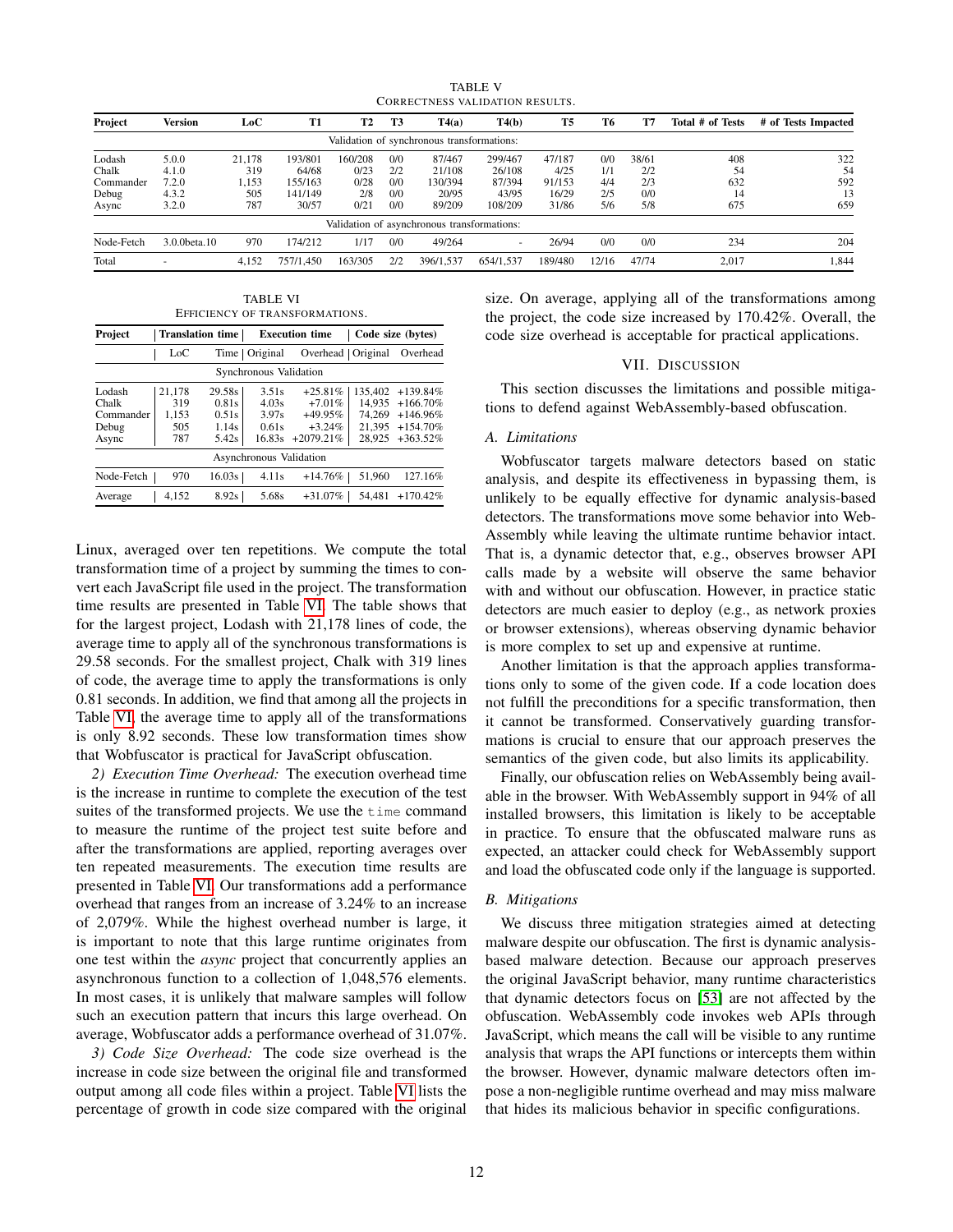The second mitigation strategy is based on the defender knowing the details of our obfuscation. Since the WebAssembly usage in the obfuscated code, e.g., loading many small modules, may be abnormal, it is possible to define heuristic rules to detect that Wobfuscator was applied. In a similar vein, one could include code obfuscated with our technique in the training data used to learn a malware classifier. The main drawback of these mitigations is that obfuscation does not imply maliciousness. There are legitimate reasons for obfuscating code, e.g., protecting intellectual property. Hence, classifying all code obfuscated by our technique, or any other obfuscation technique, as malicious is likely to cause an unacceptably high number of false positives.

Finally, the third mitigation strategy is to jointly analyze JavaScript and WebAssembly. For detectors based on traditional program analysis, both static or dynamic, a joint analysis would reason about how data and control flows between the two languages. Likewise, learning-based detectors, such as those used in our evaluation, could feed code in both languages into their models. We are not aware of any existing malware detector with support for WebAssembly but hope that our work will raise awareness that a joint analysis would be useful.

## VIII. RELATED WORK

*Obfuscation Studies and Techniques:* Obfuscation techniques have been observed in various programming languages and software domains for both malicious and benign purposes. Previous works categorize obfuscation techniques applied on malicious code [\[69\]](#page-14-19) while others compare the effectiveness of different obfuscation techniques [\[22\]](#page-13-29), [\[32\]](#page-13-30), [\[61\]](#page-14-20). Some studies have analyzed the usage of obfuscation techniques specifically in JavaScript code by investigating the obfuscation techniques used in real-world malicious and benign files [\[66\]](#page-14-12), [\[55\]](#page-14-10).

There is little work proposing new obfuscation attacks for JavaScript code. Fass et al. [\[26\]](#page-13-11) construct HideNoSeek which rewrites the ASTs of malicious programs into the AST of known benign programs to avoid detection. The authors evaluate HideNoSeek on 91,020 samples against VirusTotal, Yara, JaSt, Zozzle and Cujo. The obfuscation technique is able to achieve a 99.98% false negative rate against the detectors.

*Malware Detection:* An active area in academic research produces static analysis techniques designed to identify malicious behavior even in the presence of obfuscated code.

One class of static detection tools use lexical and syntactic information derived from JavaScript files in order to identify features that indicate malicious code [\[50\]](#page-14-7), [\[24\]](#page-13-6), [\[16\]](#page-13-25), [\[20\]](#page-13-31), [\[54\]](#page-14-15). Techniques build on this syntactic information by incorporating control-flow and data-flow analysis [\[27\]](#page-13-8) or by adding dynamic analysis to confirm the presence of malware [\[67\]](#page-14-21), [\[59\]](#page-14-22). Other static detection techniques analyze the JavaScript source code through machine-learning and deeplearning approaches [\[63\]](#page-14-11), [\[46\]](#page-14-23). Wobfuscator can impact the detection rates of these detectors since it reduces the syntactic information available. In addition, some behavior is moved to WebAssembly modules, which are ignored by these detectors.

Other malware detection techniques dynamically analyze programs to identify malicious behaviors. Some techniques focus on collecting runtime statistics to construct models that identify malware [\[23\]](#page-13-0), [\[53\]](#page-14-9), [\[68\]](#page-14-24). Other techniques leverage symbolic execution [\[39\]](#page-14-25) or forced execution [\[38\]](#page-14-26) to trigger malware hidden behind complex input sequences. Wobfuscator is unlikely to reduce the detection rate against these detectors as we do not significantly change the runtime behavior.

*Obfuscation Detection:* Some existing work only focuses on detecting obfuscation rather than obfuscated malware. NOFUS [\[35\]](#page-13-32) and JSOD [\[13\]](#page-13-33) use syntactic and contextual information as features for a machine learning classifier to detect obfuscation. Sarker et al. [\[53\]](#page-14-9) develop a hybrid approach by instrumenting browser APIs and determining whether the traced API call corresponds to a static code location.

*WebAssembly and WebAssembly Security:* Haas et al. [\[31\]](#page-13-10) explain the motivation and benefits of introducing a new byte code language to the Web. Several works investigate security aspects of WebAssembly, e.g., unsolicited cryptomining in the browser [\[40\]](#page-14-3), [\[45\]](#page-14-27), [\[52\]](#page-14-4) and how to detect and defend against it [\[37\]](#page-13-34), [\[51\]](#page-14-28), [\[62\]](#page-14-29). Lehmann et al. show that source-level memory vulnerabilities may propagate to WebAssembly binaries [\[41\]](#page-14-30), a problem that affects many real-world binaries [\[33\]](#page-13-35). However, neither of those works use WebAssembly to hide arbitrary JavaScript behavior from inspection. Future joint malicious code detectors for JavaScript and WebAssembly could build upon the Wasabi framework [\[42\]](#page-14-31) or taint tracking frameworks for WebAssembly [\[29\]](#page-13-36), [\[57\]](#page-14-32).

#### IX. CONCLUSION

Much work has focused on identifying JavaScript malware using static analysis. However, these techniques ignore recent web standards available to attackers, namely WebAssembly. To bypass static detectors, we present Wobfuscator, an obfuscation approach built on a set of seven transformation rules that opportunistically translate specific parts of JavaScript code into functionally identical WebAssembly modules. We evaluate our transformations against four state-of-the-art static JavaScript malware detectors and show that our approach effectively reduces the recall on real malware samples. We show that our technique outperforms other obfuscation tools only based on JavaScript. Finally, we use the test suites of six NPM packages to validate the correctness of our transformations and show their low performance overhead. Our results show that current static detectors are ineffective against techniques that implement cross-language code obfuscation, motivating future work on addressing this challenge.

#### X. ACKNOWLEDGMENTS

We thank the anonymous reviewers and the shepherd for their constructive comments. This work was partially supported by the US National Science Foundation under Grant No. 2047980, the European Research Council (ERC, grant agreement 851895), and the German Research Foundation within the ConcSys and Perf4JS projects. Any opinions, findings, and conclusions in this paper are those of the authors only and do not necessarily reflect the views of our sponsors.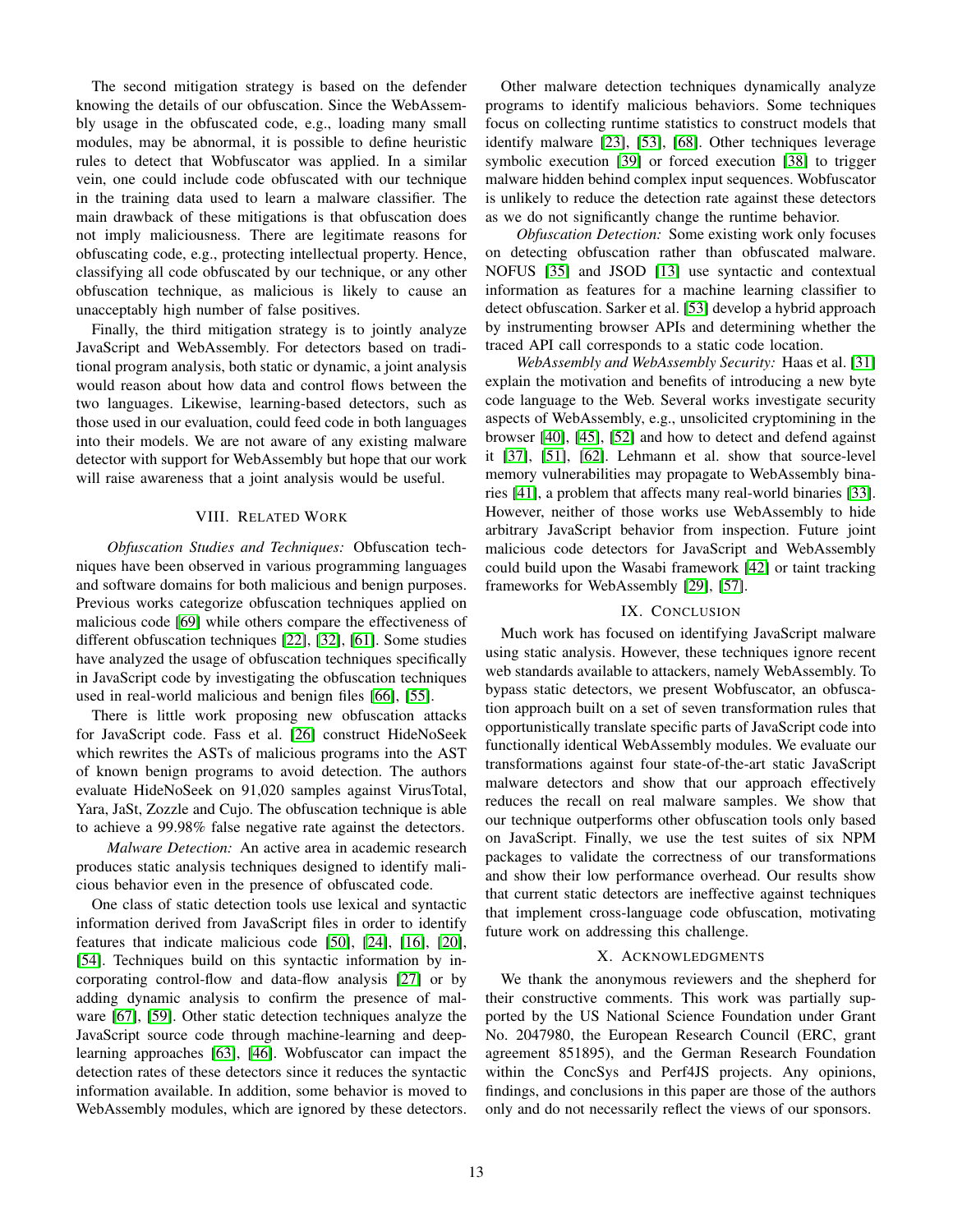## **REFERENCES**

- <span id="page-13-18"></span>[1] "escodegen." [Online]. Available: [https://www.npmjs.com/package/](https://www.npmjs.com/package/escodegen) [escodegen](https://www.npmjs.com/package/escodegen)
- <span id="page-13-17"></span>[2] "espree." [Online]. Available:<https://www.npmjs.com/package/espree>
- <span id="page-13-16"></span>[3] "Esprima." [Online]. Available:<https://esprima.org/>
- <span id="page-13-26"></span>javascript-obfuscator/javascript-obfuscator: A powerful obfuscator for JavaScript and Node.js. [Online]. Available: <https://github.com/javascript-obfuscator/javascript-obfuscator>
- <span id="page-13-28"></span>[5] "JSObfu," Rapid7. [Online]. Available:<https://github.com/rapid7/jsobfu>
- <span id="page-13-15"></span>[6] "Loading WebAssembly modules efficiently." [Online]. Available: <https://developers.google.com/web/updates/2018/04/loading-wasm>
- <span id="page-13-20"></span>[7] "VirusTotal." [Online]. Available: [https://www.virustotal.com/gui/home/](https://www.virustotal.com/gui/home/upload) [upload](https://www.virustotal.com/gui/home/upload)
- <span id="page-13-19"></span>[8] "wabt." [Online]. Available:<https://www.npmjs.com/package/wabt>
- <span id="page-13-14"></span>[9] "WebAssembly Core Specification," https://webassembly.github.io/spec/core/ download/WebAssembly.pdf. [Online]. Available:<https://www.w3.org/TR/wasm-core-1/>
- <span id="page-13-12"></span>[10] "WebAssembly Website." [Online]. Available:<https://webassembly.org/>
- <span id="page-13-21"></span>[11] "Malicious Javascript Dataset," Aug. 2021, original-date: 2017-01- 31T17:48:24Z. [Online]. Available: [https://github.com/geeksonsecurity/](https://github.com/geeksonsecurity/js-malicious-dataset) [js-malicious-dataset](https://github.com/geeksonsecurity/js-malicious-dataset)
- <span id="page-13-22"></span>[12] 262588213843476, "npm rank." [Online]. Available: [https://gist.github.](https://gist.github.com/anvaka/8e8fa57c7ee1350e3491) [com/anvaka/8e8fa57c7ee1350e3491](https://gist.github.com/anvaka/8e8fa57c7ee1350e3491)
- <span id="page-13-33"></span>[13] I. A. AL-Taharwa, H.-M. Lee, A. B. Jeng, K.-P. Wu, C.-S. Ho, and S.-M. Chen, "JSOD: JavaScript obfuscation detector: JSOD," *Security and Communication Networks*, vol. 8, no. 6, pp. 1092–1107, Apr. 2015. [Online]. Available:<https://doi.org/10.1002/sec.1064>
- <span id="page-13-3"></span>[14] M. Alsharnouby, F. Alaca, and S. Chiasson, "Why phishing still works: User strategies for combating phishing attacks," *Int. J. Hum. Comput. Stud.*, vol. 82, pp. 69–82, 2015. [Online]. Available: <https://doi.org/10.1016/j.ijhcs.2015.05.005>
- <span id="page-13-27"></span>[15] anseki, "Gnirts." [Online]. Available:<https://github.com/anseki/gnirts>
- <span id="page-13-25"></span>[16] Aurore54F, "JaSt - JS AST-Based Analysis," Jun. 2021, originaldate: 2017-04-10T19:03:18Z. [Online]. Available: [https://github.com/](https://github.com/Aurore54F/JaSt) [Aurore54F/JaSt](https://github.com/Aurore54F/JaSt)
- <span id="page-13-13"></span>[17] -, "JStap: A Static Pre-Filter for Malicious JavaScript Detection," Jun. 2021, original-date: 2019-09-02T13:44:26Z. [Online]. Available: <https://github.com/Aurore54F/JStap>
- <span id="page-13-23"></span>[18] ——, "lexical-jsdetector," May 2021, original-date: 2019-09- 20T05:52:48Z. [Online]. Available: [https://github.com/Aurore54F/](https://github.com/Aurore54F/lexical-jsdetector) [lexical-jsdetector](https://github.com/Aurore54F/lexical-jsdetector)
- <span id="page-13-24"></span>[19] ——, "syntactic-jsdetector," Jun. 2021, original-date: 2019-09-20T05:54:00Z. [Online]. Available: [https://github.com/Aurore54F/](https://github.com/Aurore54F/syntactic-jsdetector) [syntactic-jsdetector](https://github.com/Aurore54F/syntactic-jsdetector)
- <span id="page-13-31"></span>[20] D. Canali, M. Cova, G. Vigna, and C. Kruegel, "Prophiler: a fast filter for the large-scale detection of malicious web pages," in *Proceedings of the 20th international conference on World wide web - WWW '11*. Hyderabad, India: ACM Press, 2011, p. 197. [Online]. Available: <http://portal.acm.org/citation.cfm?doid=1963405.1963436>
- <span id="page-13-2"></span>[21] N. Carlini, A. P. Felt, and D. Wagner, "An Evaluation of the Google Chrome Extension Security Architecture," in *Proceedings of the 21st USENIX Conference on Security Symposium*, ser. Security'12. Berkeley, CA, USA: USENIX Association, 2012, pp. 7–7. [Online]. Available:<http://dl.acm.org/citation.cfm?id=2362793.2362800>
- <span id="page-13-29"></span>[22] M. Ceccato, A. Capiluppi, P. Falcarin, and C. Boldyreff, "A Large Study on the Effect of Code Obfuscation on the Quality of Java Code," *Empirical Software Engineering*, vol. 20, no. 6, pp. 1486–1524, Dec. 2015. [Online]. Available: [http://link.springer.com/10.1007/s10664-014-](http://link.springer.com/10.1007/s10664-014-9321-0) [9321-0](http://link.springer.com/10.1007/s10664-014-9321-0)
- <span id="page-13-0"></span>[23] M. Cova, C. Krügel, and G. Vigna, "Detection and analysis of driveby-download attacks and malicious javascript code," in *Proceedings of the 19th International Conference on World Wide Web, WWW 2010, Raleigh, North Carolina, USA, April 26-30, 2010*, M. Rappa, P. Jones, J. Freire, and S. Chakrabarti, Eds. ACM, 2010, pp. 281–290. [Online]. Available:<https://doi.org/10.1145/1772690.1772720>
- <span id="page-13-6"></span>[24] C. Curtsinger, B. Livshits, B. G. Zorn, and C. Seifert, "ZOZZLE: fast and precise in-browser javascript malware detection," in *20th USENIX Security Symposium, San Francisco, CA, USA, August 8-12, 2011, Proceedings*. USENIX Association, 2011. [Online]. Available: [http://static.usenix.org/events/sec11/tech/full](http://static.usenix.org/events/sec11/tech/full_papers/Curtsinger.pdf) papers/Curtsinger.pdf
- <span id="page-13-5"></span>[25] S. Englehardt and A. Narayanan, "Online tracking: A 1-million-site measurement and analysis," in *Proceedings of the 2016 ACM SIGSAC Conference on Computer and Communications Security, Vienna, Austria,*

*October 24-28, 2016*, E. R. Weippl, S. Katzenbeisser, C. Kruegel, A. C. Myers, and S. Halevi, Eds. ACM, 2016, pp. 1388–1401. [Online]. Available:<https://doi.org/10.1145/2976749.2978313>

- <span id="page-13-11"></span>[26] A. Fass, M. Backes, and B. Stock, "HideNoSeek: Camouflaging Malicious JavaScript in Benign ASTs," in *Proceedings of the 2019 ACM SIGSAC Conference on Computer and Communications Security, CCS 2019, London, UK, November 11-15, 2019*, L. Cavallaro, J. Kinder, X. Wang, and J. Katz, Eds. ACM, 2019, pp. 1899–1913. [Online]. Available:<https://doi.org/10.1145/3319535.3345656>
- <span id="page-13-8"></span>[27] -, "JStap: a static pre-filter for malicious JavaScript detection," in *Proceedings of the 35th Annual Computer Security Applications Conference, ACSAC 2019, San Juan, PR, USA, December 09-13, 2019*, D. Balenson, Ed. ACM, 2019, pp. 257–269. [Online]. Available: <https://doi.org/10.1145/3359789.3359813>
- <span id="page-13-7"></span>[28] A. Fass, R. P. Krawczyk, M. Backes, and B. Stock, "JaSt: Fully Syntactic Detection of Malicious (Obfuscated) JavaScript," in *Detection of Intrusions and Malware, and Vulnerability Assessment - 15th International Conference, DIMVA 2018, Saclay, France, June 28- 29, 2018, Proceedings*, ser. Lecture Notes in Computer Science, C. Giuffrida, S. Bardin, and G. Blanc, Eds., vol. 10885. Springer, 2018, pp. 303–325. [Online]. Available: [https://doi.org/10.1007/978-3-](https://doi.org/10.1007/978-3-319-93411-2_14) [319-93411-2](https://doi.org/10.1007/978-3-319-93411-2_14) 14
- <span id="page-13-36"></span>[29] W. Fu, R. Lin, and D. Inge, "Taintassembly: Taint-based information flow control tracking for webassembly," *CoRR*, vol. abs/1802.01050, 2018. [Online]. Available:<http://arxiv.org/abs/1802.01050>
- <span id="page-13-4"></span>[30] A. Gómez-Boix, P. Laperdrix, and B. Baudry, "Hiding in the crowd: an analysis of the effectiveness of browser fingerprinting at large scale, in *Proceedings of the 2018 World Wide Web Conference on World Wide Web, WWW 2018, Lyon, France, April 23-27, 2018*, P. Champin, F. Gandon, M. Lalmas, and P. G. Ipeirotis, Eds. ACM, 2018, pp. 309–318. [Online]. Available:<https://doi.org/10.1145/3178876.3186097>
- <span id="page-13-10"></span>[31] A. Haas, A. Rossberg, D. L. Schuff, B. L. Titzer, M. Holman, D. Gohman, L. Wagner, A. Zakai, and J. F. Bastien, "Bringing the web up to speed with WebAssembly," in *Proceedings of the 38th ACM SIGPLAN Conference on Programming Language Design and Implementation, PLDI 2017, Barcelona, Spain, June 18-23, 2017*, 2017, pp. 185–200.
- <span id="page-13-30"></span>[32] M. Hammad, J. Garcia, and S. Malek, "A large-scale empirical study on the effects of code obfuscations on Android apps and anti-malware products," in *Proceedings of the 40th International Conference on Software Engineering*. Gothenburg Sweden: ACM, May 2018, pp. 421–431. [Online]. Available: [https://dl.acm.org/doi/10.1145/3180155.](https://dl.acm.org/doi/10.1145/3180155.3180228) [3180228](https://dl.acm.org/doi/10.1145/3180155.3180228)
- <span id="page-13-35"></span>[33] A. Hilbig, D. Lehmann, and M. Pradel, "An Empirical Study of Real-World WebAssembly Binaries: Security, Languages, Use Cases," in *WWW '21: The Web Conference 2021, Virtual Event / Ljubljana, Slovenia, April 19-23, 2021*, J. Leskovec, M. Grobelnik, M. Najork, J. Tang, and L. Zia, Eds. ACM / IW3C2, 2021, pp. 2696–2708. [Online]. Available:<https://doi.org/10.1145/3442381.3450138>
- <span id="page-13-1"></span>[34] G. Hong, Z. Yang, S. Yang, L. Zhang, Y. Nan, Z. Zhang, M. Yang, Y. Zhang, Z. Qian, and H. Duan, "How you get shot in the back: A systematical study about cryptojacking in the real world," in *Proceedings of the 2018 ACM SIGSAC Conference on Computer and Communications Security, CCS 2018, Toronto, ON, Canada, October 15-19, 2018*, D. Lie, M. Mannan, M. Backes, and X. Wang, Eds. ACM, 2018, pp. 1701–1713. [Online]. Available: <https://doi.org/10.1145/3243734.3243840>
- <span id="page-13-32"></span>[35] S. Kaplan, B. Livshits, B. Zorn, C. Siefert, and C. Cursinger, ""NOFUS: Automatically Detecting" + String.fromCharCode(32) + "ObFuSCateD ".toLowerCase() + "JavaScript Code"," Tech. Rep. MSR-TR-2011-57, May 2011. [Online]. Available: [https://www.microsoft.com/en](https://www.microsoft.com/en-us/research/publication/nofus-automatically-detecting-string-fromcharcode32-obfuscated-tolowercase-javascript-code/)[us/research/publication/nofus-automatically-detecting-string](https://www.microsoft.com/en-us/research/publication/nofus-automatically-detecting-string-fromcharcode32-obfuscated-tolowercase-javascript-code/)[fromcharcode32-obfuscated-tolowercase-javascript-code/](https://www.microsoft.com/en-us/research/publication/nofus-automatically-detecting-string-fromcharcode32-obfuscated-tolowercase-javascript-code/)
- <span id="page-13-9"></span>[36] A. Kapravelos, Y. Shoshitaishvili, M. Cova, C. Kruegel, and G. Vigna, "Revolver: An automated approach to the detection of evasive web-based malware," in *Proceedings of the 22th USENIX Security Symposium, Washington, DC, USA, August 14-16, 2013*, S. T. King, Ed. USENIX Association, 2013, pp. 637–652. [Online]. Available: [https://www.usenix.org/conference/](https://www.usenix.org/conference/usenixsecurity13/technical-sessions/presentation/kapravelos) [usenixsecurity13/technical-sessions/presentation/kapravelos](https://www.usenix.org/conference/usenixsecurity13/technical-sessions/presentation/kapravelos)
- <span id="page-13-34"></span>[37] A. Kharraz, Z. Ma, P. Murley, C. Lever, J. Mason, A. Miller, N. Borisov, M. Antonakakis, and M. Bailey, "Outguard: Detecting in-browser covert cryptocurrency mining in the wild," in *The World Wide Web Conference*, 2019, pp. 840–852.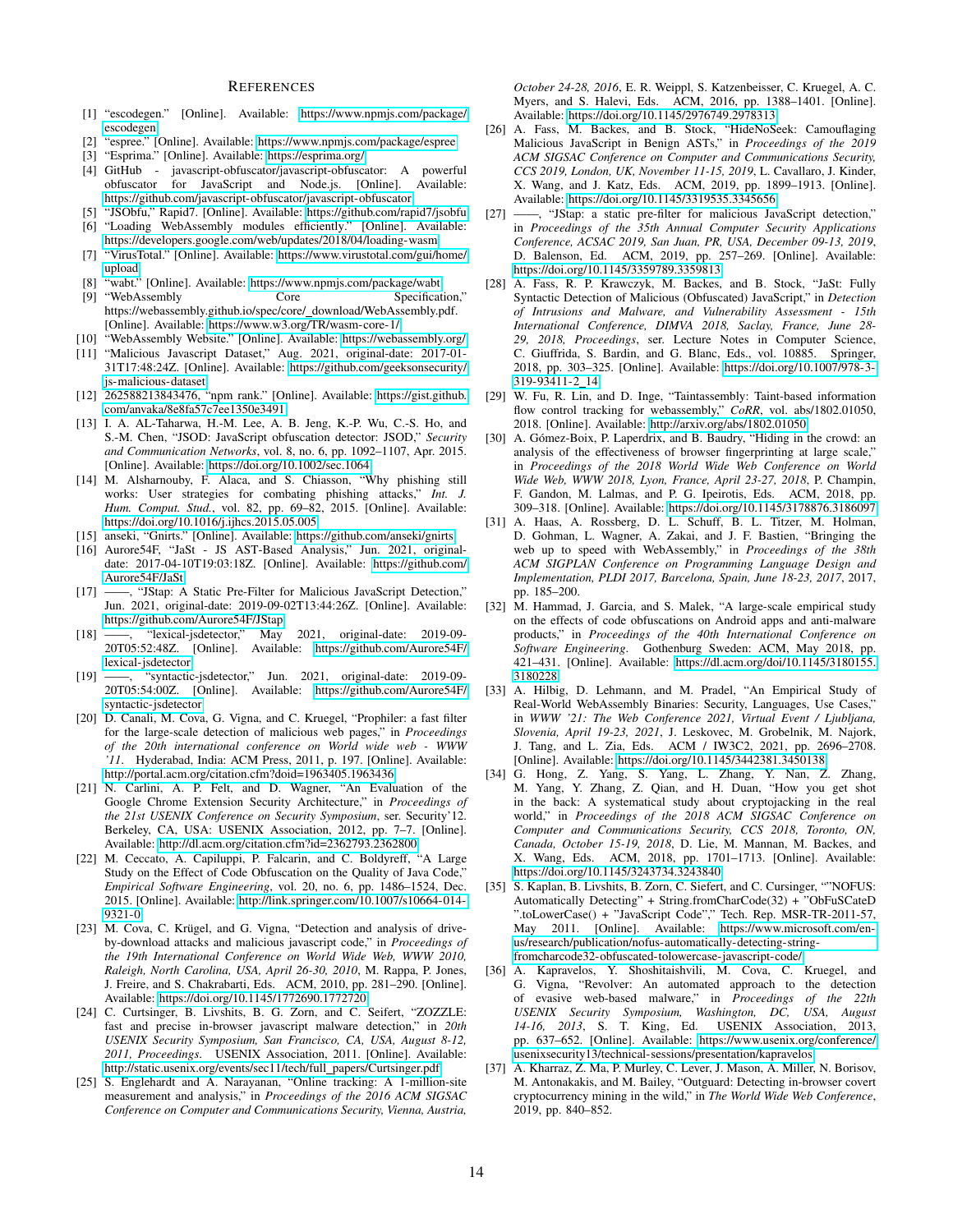- <span id="page-14-26"></span>[38] K. Kim, I. L. Kim, C. H. Kim, Y. Kwon, Y. Zheng, X. Zhang, and D. Xu, "J-Force: Forced Execution on JavaScript," in *Proceedings of the 26th International Conference on World Wide Web*, ser. WWW Republic and Canton of Geneva, CHE: International World Wide Web Conferences Steering Committee, Apr. 2017, pp. 897–906. [Online]. Available:<https://doi.org/10.1145/3038912.3052674>
- <span id="page-14-25"></span>[39] C. Kolbitsch, B. Livshits, B. Zorn, and C. Seifert, "Rozzle: De-cloaking Internet Malware," in *2012 IEEE Symposium on Security and Privacy*, May 2012, pp. 443–457, iSSN: 2375-1207.
- <span id="page-14-3"></span>[40] R. K. Konoth, E. Vineti, V. Moonsamy, M. Lindorfer, C. Kruegel, H. Bos, and G. Vigna, "Minesweeper: An in-depth look into drive-by cryptocurrency mining and its defense," in *CCS*, 2018.
- <span id="page-14-30"></span>[41] D. Lehmann, J. Kinder, and M. Pradel, "Everything Old is New Again: Binary Security of WebAssembly," in *29th USENIX Security Symposium, USENIX Security 2020, August 12-14, 2020*, S. Capkun and F. Roesner, Eds. USENIX Association, 2020, pp. 217–234. [Online]. Available: [https://www.usenix.org/conference/](https://www.usenix.org/conference/usenixsecurity20/presentation/lehmann) [usenixsecurity20/presentation/lehmann](https://www.usenix.org/conference/usenixsecurity20/presentation/lehmann)
- <span id="page-14-31"></span>[42] D. Lehmann and M. Pradel, "Wasabi: A framework for dynamically analyzing WebAssembly," in *ASPLOS*, 2019.
- <span id="page-14-1"></span>[43] L. Lu, V. Yegneswaran, P. A. Porras, and W. Lee, "BLADE: an attack-agnostic approach for preventing drive-by malware infections," in *Proceedings of the 17th ACM Conference on Computer and Communications Security, CCS 2010, Chicago, Illinois, USA, October 4-8, 2010*, E. Al-Shaer, A. D. Keromytis, and V. Shmatikov, Eds. ACM, 2010, pp. 440–450. [Online]. Available: [https://doi.org/10.1145/](https://doi.org/10.1145/1866307.1866356) [1866307.1866356](https://doi.org/10.1145/1866307.1866356)
- <span id="page-14-6"></span>[44] Microsoft, "Microsoft digital defense report," 2020.
- <span id="page-14-27"></span>[45] M. Musch, C. Wressnegger, M. Johns, and K. Rieck, "New kid on the web: A study on the prevalence of webassembly in the wild," in *DIMVA*, 2019.
- <span id="page-14-23"></span>[46] S. Ndichu, S. Kim, S. Ozawa, T. Misu, and K. Makishima, "A machine learning approach to detection of JavaScript-based attacks using AST features and paragraph vectors," *Applied Soft Computing*, vol. 84, p. 105721, Nov. 2019. [Online]. Available: <https://linkinghub.elsevier.com/retrieve/pii/S1568494619305022>
- <span id="page-14-17"></span>[47] H. Petrak, "Javascript Malware Collection," Aug. 2021, originaldate: 2017-05-07T19:17:23Z. [Online]. Available: [https://github.com/](https://github.com/HynekPetrak/javascript-malware-collection) [HynekPetrak/javascript-malware-collection](https://github.com/HynekPetrak/javascript-malware-collection)
- <span id="page-14-0"></span>[48] N. Provos, D. McNamee, P. Mavrommatis, K. Wang, and N. Modadugu, "The ghost in the browser: Analysis of web-based malware," in *First Workshop on Hot Topics in Understanding Botnets, HotBots'07, Cambridge, MA, USA, April 10, 2007*, N. Provos, Ed. USENIX Association, 2007. [Online]. Available: [https://www.usenix.](https://www.usenix.org/conference/hotbots-07/ghost-browser-analysis-web-based-malware) [org/conference/hotbots-07/ghost-browser-analysis-web-based-malware](https://www.usenix.org/conference/hotbots-07/ghost-browser-analysis-web-based-malware)
- <span id="page-14-16"></span>[49] V. Raychev, P. Bielik, M. Vechev, and A. Krause, "Learning programs from noisy data," *SIGPLAN Not.*, vol. 51, no. 1, p. 761–774, Jan. 2016. [Online]. Available:<https://doi.org/10.1145/2914770.2837671>
- <span id="page-14-7"></span>[50] K. Rieck, T. Krueger, and A. Dewald, "Cujo: efficient detection and prevention of drive-by-download attacks," in *Twenty-Sixth Annual Computer Security Applications Conference, ACSAC 2010, Austin, Texas, USA, 6-10 December 2010*, C. Gates, M. Franz, and J. P. McDermott, Eds. ACM, 2010, pp. 31–39. [Online]. Available: <https://doi.org/10.1145/1920261.1920267>
- <span id="page-14-28"></span>[51] A. Romano, Y. Zheng, and W. Wang, "Minerray: Semantics-aware analysis for ever-evolving cryptojacking detection," in *Proceedings of the 35th IEEE/ACM International Conference on Automated Software Engineering*, ser. ASE '20. New York, NY, USA: Association for Computing Machinery, 2020, p. 1129–1140. [Online]. Available: <https://doi.org/10.1145/3324884.3416580>
- <span id="page-14-4"></span>[52] J. Rüth, T. Zimmermann, K. Wolsing, and O. Hohlfeld, "Digging into browser-based crypto mining," in *Proceedings of the Internet Measurement Conference 2018, IMC 2018, Boston, MA, USA, October 31 - November 02, 2018*. ACM, 2018, pp. 70–76. [Online]. Available: <https://dl.acm.org/citation.cfm?id=3278539>
- <span id="page-14-9"></span>[53] S. Sarker, J. Jueckstock, and A. Kapravelos, "Hiding in Plain Site: Detecting JavaScript Obfuscation through Concealed Browser API Usage," in *IMC '20: ACM Internet Measurement Conference, Virtual Event, USA, October 27-29, 2020*. ACM, 2020, pp. 648–661. [Online]. Available:<https://doi.org/10.1145/3419394.3423616>
- <span id="page-14-15"></span>[54] P. Seshagiri, A. Vazhayil, and P. Sriram, "AMA: Static Code Analysis of Web Page for the Detection of Malicious Scripts," *Procedia Computer Science*, vol. 93, pp. 768–773, 2016. [Online]. Available: <https://linkinghub.elsevier.com/retrieve/pii/S187705091631537X>
- <span id="page-14-10"></span>[55] P. Skolka, C. Staicu, and M. Pradel, "Anything to Hide? Studying Minified and Obfuscated Code in the Web," in *The World Wide Web Conference (WWW)*. ACM, 2019, pp. 1735–1746. [Online]. Available: <https://doi.org/10.1145/3308558.3313752>
- <span id="page-14-8"></span>[56] B. Stock, B. Livshits, and B. G. Zorn, "Kizzle: A signature compiler for detecting exploit kits," in *46th Annual IEEE/IFIP International Conference on Dependable Systems and Networks, DSN 2016, Toulouse, France, June 28 - July 1, 2016*. IEEE Computer Society, 2016, pp. 455–466. [Online]. Available:<https://doi.org/10.1109/DSN.2016.48>
- <span id="page-14-32"></span>[57] A. Szanto, T. Tamm, and A. Pagnoni, "Taint tracking for webassembly," *CoRR*, vol. abs/1807.08349, 2018. [Online]. Available: [http://arxiv.org/](http://arxiv.org/abs/1807.08349) [abs/1807.08349](http://arxiv.org/abs/1807.08349)
- <span id="page-14-2"></span>[58] S. Van Acker, N. Nikiforakis, L. Desmet, F. Piessens, and W. Joosen, "Monkey-in-the-browser: malware and vulnerabilities in augmented browsing script markets," in *9th ACM Symposium on Information, Computer and Communications Security, ASIA CCS '14, Kyoto, Japan - June 03 - 06, 2014*, S. Moriai, T. Jaeger, and K. Sakurai, Eds. ACM, 2014, pp. 525–530. [Online]. Available: <https://doi.org/10.1145/2590296.2590311>
- <span id="page-14-22"></span>[59] J. Wang, Y. Xue, Y. Liu, and T. H. Tan, "JSDC: A Hybrid Approach for JavaScript Malware Detection and Classification," in *Proceedings of the 10th ACM Symposium on Information, Computer and Communications Security*. Singapore Republic of Singapore: ACM, Apr. 2015, pp. 109–120. [Online]. Available: <https://dl.acm.org/doi/10.1145/2714576.2714620>
- <span id="page-14-13"></span>[60] P. Wang, S. Wang, J. Ming, Y. Jiang, and D. Wu, "Translingual obfuscation," in *IEEE European Symposium on Security and Privacy, EuroS&P 2016, Saarbrucken, Germany, March 21-24, 2016 ¨* . IEEE, 2016, pp. 128–144. [Online]. Available: [https://doi.org/10.1109/EuroSP.](https://doi.org/10.1109/EuroSP.2016.21) [2016.21](https://doi.org/10.1109/EuroSP.2016.21)
- <span id="page-14-20"></span>[61] P. Wang, D. Wu, Z. Chen, and T. Wei, "Field experience with obfuscating million-user ios apps in large enterprise mobile development," *Software: Practice and Experience*, vol. 49, no. 2, pp. 252–273, 2019.
- <span id="page-14-29"></span>[62] W. Wang, B. Ferrell, X. Xu, K. W. Hamlen, and S. Hao, "Seismic: Secure in-lined script monitors for interrupting cryptojacks," in *European Symposium on Research in Computer Security*. Springer, 2018, pp. 122–142.
- <span id="page-14-11"></span>[63] Y. Wang, W.-d. Cai, and P.-c. Wei, "A deep learning approach for detecting malicious JavaScript code: Using a deep learning approach to detect JavaScript-based attacks," *Security and Communication Networks*, vol. 9, no. 11, pp. 1520–1534, Jul. 2016. [Online]. Available: <https://onlinelibrary.wiley.com/doi/10.1002/sec.1441>
- <span id="page-14-14"></span>[64] WebAssembly Community Group, "WebAssembly Specification," 2017. [Online]. Available:<https://webassembly.github.io/spec/core/>
- <span id="page-14-5"></span>[65] X. Xing, W. Meng, B. Lee, U. Weinsberg, A. Sheth, R. Perdisci, and W. Lee, "Understanding malvertising through ad-injecting browser extensions," in *Proceedings of the 24th International Conference on World Wide Web, WWW 2015, Florence, Italy, May 18-22, 2015*, A. Gangemi, S. Leonardi, and A. Panconesi, Eds. ACM, 2015, pp. 1286–1295. [Online]. Available: [https:](https://doi.org/10.1145/2736277.2741630) [//doi.org/10.1145/2736277.2741630](https://doi.org/10.1145/2736277.2741630)
- <span id="page-14-12"></span>[66] W. Xu, F. Zhang, and S. Zhu, "The power of obfuscation techniques in malicious javascript code: A measurement study," in *7th International Conference on Malicious and Unwanted Software, MALWARE 2012, Fajardo, PR, USA, October 16-18, 2012*. IEEE Computer Society, 2012, pp. 9–16. [Online]. Available: [https:](https://doi.org/10.1109/MALWARE.2012.6461002) [//doi.org/10.1109/MALWARE.2012.6461002](https://doi.org/10.1109/MALWARE.2012.6461002)
- <span id="page-14-21"></span>[67] ——, "JStill: mostly static detection of obfuscated malicious JavaScript code," in *Proceedings of the third ACM conference on Data and application security and privacy - CODASPY '13*. San Antonio, Texas, USA: ACM Press, 2013, p. 117. [Online]. Available: <http://dl.acm.org/citation.cfm?doid=2435349.2435364>
- <span id="page-14-24"></span>[68] Y. Xue, J. Wang, Y. Liu, H. Xiao, J. Sun, and M. Chandramohan, "Detection and classification of malicious JavaScript via attack behavior modelling," in *Proceedings of the 2015 International Symposium on Software Testing and Analysis*, ser. ISSTA 2015. New York, NY, USA: Association for Computing Machinery, Jul. 2015, pp. 48–59. [Online]. Available:<https://doi.org/10.1145/2771783.2771814>
- <span id="page-14-19"></span>[69] I. You and K. Yim, "Malware obfuscation techniques: A brief survey," in *2010 International conference on broadband, wireless computing, communication and applications*. IEEE, 2010, pp. 297–300.
- <span id="page-14-18"></span>[70] Zswang, "Zswang/jfogs." [Online]. Available: [https://github.com/](https://github.com/zswang/jfogs) [zswang/jfogs](https://github.com/zswang/jfogs)